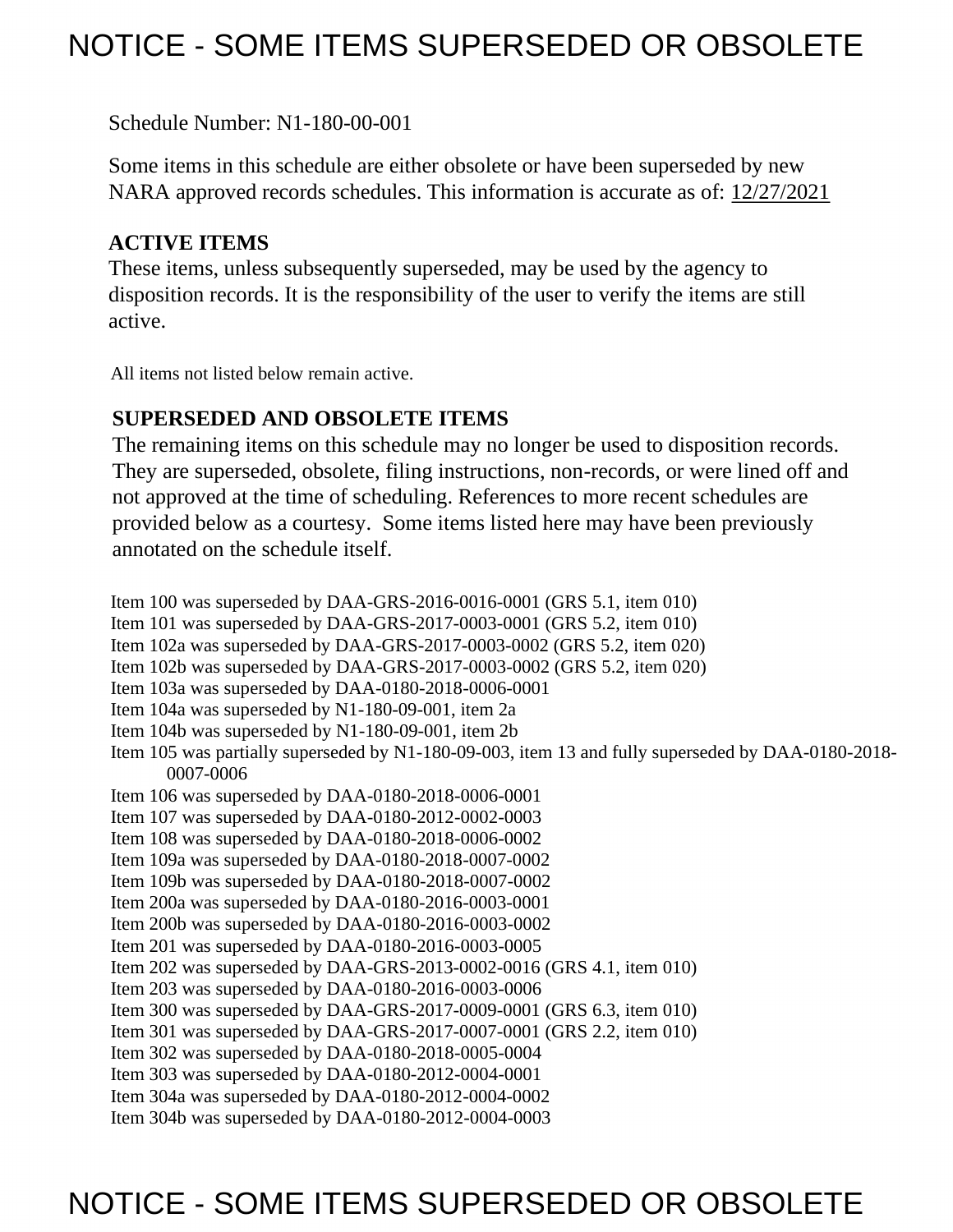# NOTICE - SOME ITEMS SUPERSEDED OR OBSOLETE

Item 305a was superseded by DAA-0180-2012-0004-0004 Item 306a was superseded by DAA-0180-2012-0004-0005 Item 307 was superseded by DAA-0180-2012-0004-0007 Item 308b was superseded by DAA-0180-2012-0004-0008 Item 308c was superseded by DAA-0180-2012-0004-0009 Item 309a was superseded by DAA-0180-2012-0004-0010 Item 309b was superseded by DAA-0180-2012-0004-0011 Item 310 was superseded by DAA-0180-2018-0007-0006 Item 311 was superseded by DAA-0180-2018-0007-0006 Item 312 was superseded by DAA-0180-2018-0007-0006 Item 313a was superseded by DAA-0180-2018-0007-0003 Item 313b was superseded by DAA-0180-2018-0007-0003 Item 400 was superseded by DAA-0180-2018-0007-0001 Item 401 was superseded by DAA-0180-2018-0007-0006 Item 402 was superseded by DAA-0180-2018-0007-0006 Item 403 was superseded by DAA-0180-2018-0007-0002 Item 404 was superseded by DAA-0180-2018-0007-0006 Item 405 was superseded by DAA-0180-2012-0003-0001 and DAA-0180-2015-0001-0001 Item 406b was superseded by N1-180-07-001, item 1 Item 407 was superseded by DAA-0180-2015-0003-0001 Item 408a was superseded by DAA-0180-2012-0003-0005 Item 409 was superseded by N1-180-07-001, item 2, and later by DAA-0180-2015-0001-0002 Item 410a was superseded by N1-180-07-001, item 3 Item 410b was superseded by DAA-0180-2021-0001-0001 Item 410c was superseded by N1-180-08-001, item 410c Item 411a was superseded by DAA-0180-2013-0005-0001, DAA-0180-2013-0005-0002, and DAA-0180-2013-0005-0004 Items 411b and 411c were superseded by DAA-0180-2013-0005-0003 and DAA-0180-2013-0005-0005 Items 411d1 and 411d2 were superseded by DAA-0180-2013-0005-0006 Item 412 was superseded by DAA-0180-2018-0006-0003 Item 500 was superseded by DAA-0180-2019-0001-0002 Item 501a was superseded by DAA-0180-2018-0006-0001 Item 501b was superseded by DAA-0180-2018-0006-0001 Item 502 (bullet for "Exchange submissions for contract market designations" only) was superseded by DAA-0180-2017-0001-0001; item shown as fully superseded by DAA-0180-2019-0001-0002 Item 503 was superseded by DAA-0180-2019-0001-0002 Item 504 was superseded by DAA-0180-2019-0001-0001 Item 505 was superseded by DAA-0180-2019-0001-0001 Item 506 was superseded by DAA-0180-2019-0001-0002 Item 507 was superseded by DAA-0180-2019-0001-0001 Item 508 (bullet for "examination work papers, related correspondence" only) was superseded by DAA-0180-2016-0002-0002 and DAA-0180-2016-0002-0003; item shown as fully superseded by DAA-0180-2019-0001-0002 Item 509 was superseded by DAA-GRS-2017-0003-0002 (GRS 5.2, item 020) Item 510 was superseded by DAA-0180-2019-0001-0006 Item 511a was superseded by N1-180-09-003, item 1, which was not appraised as it was covered by GRS 20, items 2a4 and 2b. Item 511b was superseded by N1-180-09-003, items 2 and 3

# NOTICE - SOME ITEMS SUPERSEDED OR OBSOLETE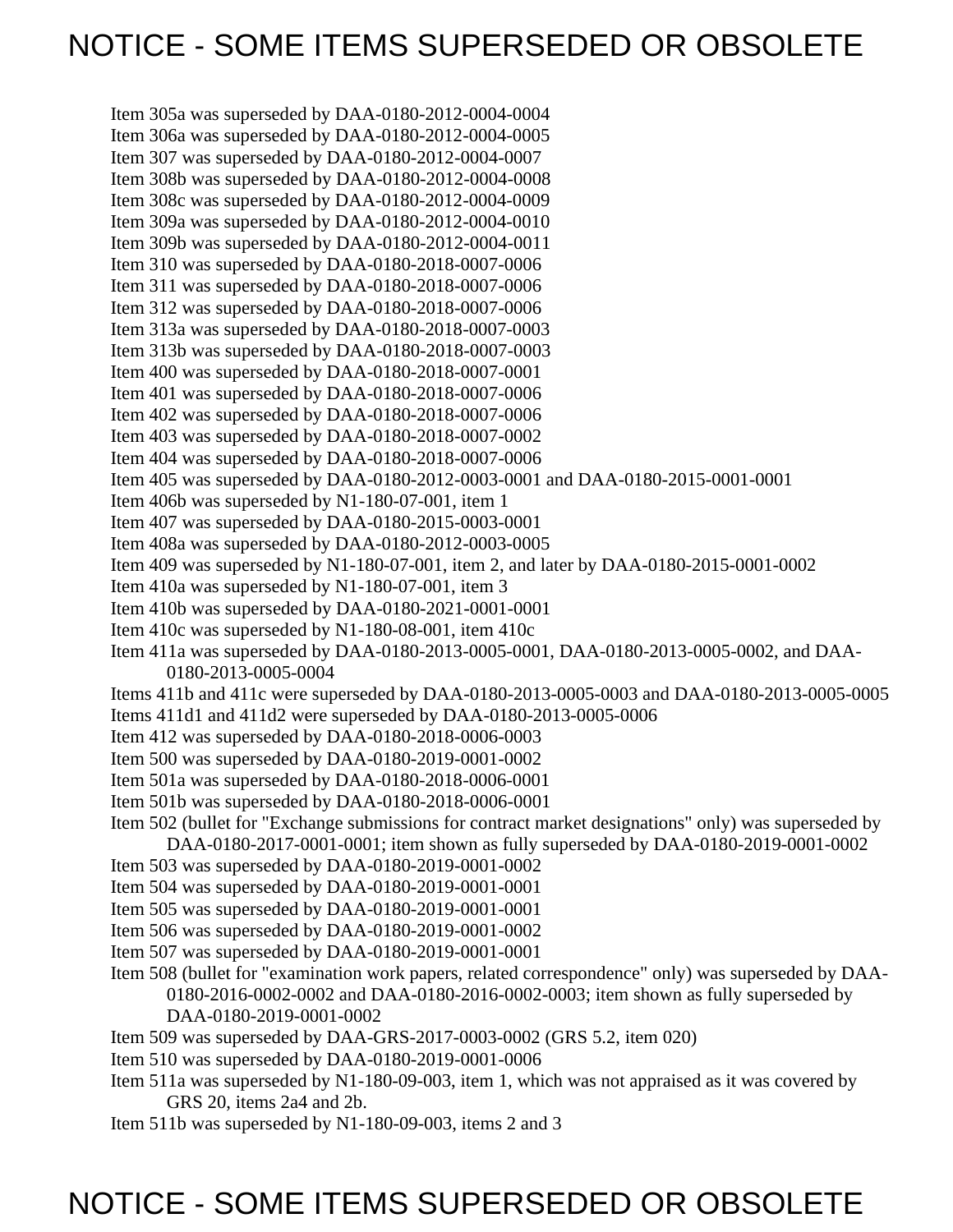# NOTICE - SOME ITEMS SUPERSEDED OR OBSOLETE

Item 511c2 was superseded by N1-180-09-003, item 8

Item 511c3 was superseded by N1-180-09-003, items 8 and 9

Item 511c4 was superseded by N1-180-09-003, items 7 and 10

Item 511d was superseded by N1-180-09-003, items 20 and 21

Item 511e was superseded by N1-180-09-003, items 17, 18 and 19, which were not appraised as they were covered by GRS 20, items 1a, 1c, and 11a2, respectively.

Item 512a was superseded by DAA-0180-2018-0006-0001

Item 512b was superseded by DAA-0180-2019-0001-0002

Item 513 was superseded by DAA-0180-2019-0001-0002

Item 514 was superseded by N1-180-09-003, item 6

Item 515 was superseded by N1-180-09-003, items 20 and 21

Item 516 was superseded by N1-180-09-003, item 5

Item 517 was superseded by DAA-0180-2016-0002-0001

Item 518a was superseded by DAA-0180-2019-0001-0001

Item 518b was superseded by DAA-0180-2019-0001-0001

Item 519c was superseded by DAA-0180-2019-0001-0006

All above GRS supersessions were proposed by the agency, December 10, 2021.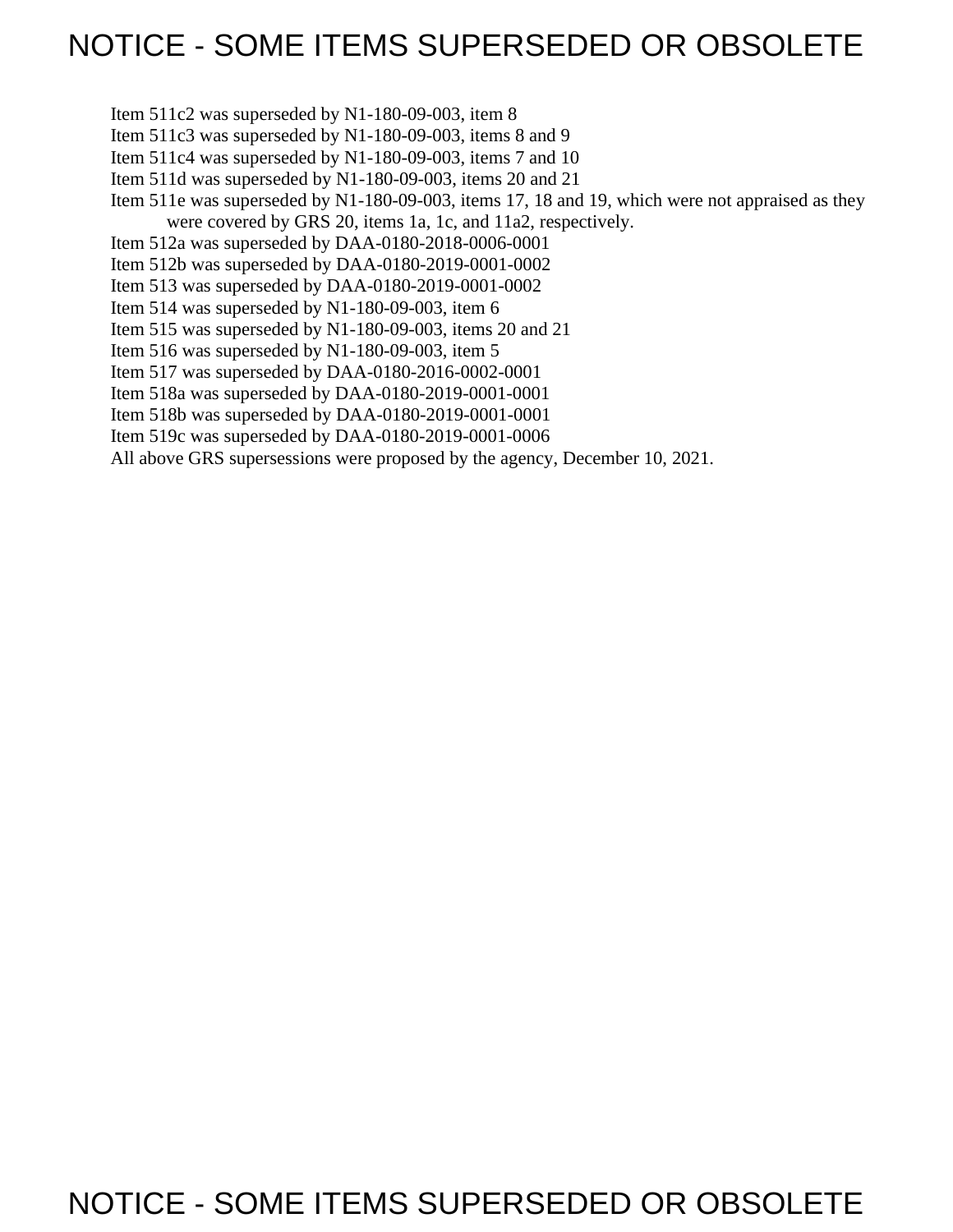|                       | <b>REQUEST FOR RECORDS DISPOSITION AUTHORITY</b>                                                                                                                                                                                                                                                                                                                                                                                                                                                                                                                                                 |                                                                                                                                                                        | <b>JOB NUMBER</b>                              | N1.180.00.1                                                        |                                            |
|-----------------------|--------------------------------------------------------------------------------------------------------------------------------------------------------------------------------------------------------------------------------------------------------------------------------------------------------------------------------------------------------------------------------------------------------------------------------------------------------------------------------------------------------------------------------------------------------------------------------------------------|------------------------------------------------------------------------------------------------------------------------------------------------------------------------|------------------------------------------------|--------------------------------------------------------------------|--------------------------------------------|
|                       | To: NATIONAL ARCHIVES and RECORDS ADMINISTRATION<br>(NWML) 8601 ADELPHI ROAD COLLEGE PARK, MD 20740-6001                                                                                                                                                                                                                                                                                                                                                                                                                                                                                         |                                                                                                                                                                        | <b>DATE RECEIVED</b>                           | 2/11/2000                                                          |                                            |
|                       | 1. FROM (Agency or establishment)<br>Commodity Futures Trading Commission                                                                                                                                                                                                                                                                                                                                                                                                                                                                                                                        |                                                                                                                                                                        |                                                | <b>NOTIFICATION TO AGENCY</b>                                      |                                            |
|                       | 2. MAJOR SUBDIVISION                                                                                                                                                                                                                                                                                                                                                                                                                                                                                                                                                                             |                                                                                                                                                                        |                                                |                                                                    |                                            |
|                       | Office of the Executive Director                                                                                                                                                                                                                                                                                                                                                                                                                                                                                                                                                                 |                                                                                                                                                                        | In accordance with the provisions of 44 U.S.C. |                                                                    |                                            |
|                       | <b>3. MINOR SUBDIVISION</b><br>Office of Information Resources Management                                                                                                                                                                                                                                                                                                                                                                                                                                                                                                                        | 3303a, the disposition request, including<br>amendments, is approved except for items that<br>may be marked Adisposition not approved≅ or<br>Awithdrawn≅ in column 10. |                                                |                                                                    |                                            |
|                       | 4. NAME OF PERSON WITH WHOM TO CONFER                                                                                                                                                                                                                                                                                                                                                                                                                                                                                                                                                            | <b>DATE</b>                                                                                                                                                            | ARCHIVIST OF THE UNITED STATES                 |                                                                    |                                            |
|                       | Mr. Janis A. Vitols                                                                                                                                                                                                                                                                                                                                                                                                                                                                                                                                                                              | $5 - 1 - 02$                                                                                                                                                           | $\mathcal{A}$ $\mathcal{A}$                    |                                                                    |                                            |
| <b>DATE</b><br>2/7/00 | I hereby certify that I am authorized to act for this agency in matters pertaining to the disposition of its records and that the records<br>proposed for disposal on the attached $12$ page(s) are not now needed for the business of this agency or will not be needed after the<br>retention periods specified; and that written concurrence from the General Accounting Office, under the provisions of Title 8 of the<br>GAO manual for Guidance of Federal Agencies,<br>$\prod$ is not required; $\prod$ is attached; or $\prod$ has been requested.<br>SIGNATURE OF AGENCY REPRESENTATIVE | TITLE                                                                                                                                                                  | Council to The Executive Direct                |                                                                    |                                            |
| 7. Item               | 8. DESCRIPTION OF ITEM AND PROPOSED DISPOSITION                                                                                                                                                                                                                                                                                                                                                                                                                                                                                                                                                  |                                                                                                                                                                        |                                                | 9. GRS OR SUPERSEDED                                               | <b>10. ACTION TAKEN</b><br>(NARA USE ONLY) |
| NΩ                    | (SEE ATTACHED)                                                                                                                                                                                                                                                                                                                                                                                                                                                                                                                                                                                   |                                                                                                                                                                        |                                                | IOB CITATION                                                       |                                            |
| 115-109               | $\frac{(\mathcal{U}_{\mathcal{U}},\mathcal{U}_{\mathcal{U}})}{\mathcal{U}_{\mathcal{U}}+\mathcal{U}_{\mathcal{U}}+\mathcal{U}_{\mathcal{U}}}}=\frac{(\mathcal{U}_{\mathcal{U}},\mathcal{U}_{\mathcal{U}})}{\mathcal{U}_{\mathcal{U}}+\mathcal{U}_{\mathcal{U}}+\mathcal{U}_{\mathcal{U}}}\mathcal{U}_{\mathcal{U}}+\frac{(\mathcal{U}_{\mathcal{U}})}{\mathcal{U}_{\mathcal{U}}+\mathcal{U}_{\mathcal{U}}}\mathcal{U}_{\mathcal{U}}+\frac{(\mathcal{U}_{\mathcal{U}})}{\mathcal{U}_{\mathcal{U$                                                                                                  |                                                                                                                                                                        |                                                | STANDARD FORM SF 115 (REV. 3-91)<br>Prescribed by NARA 36 CFR 1228 |                                            |

 $\overline{\phantom{a}}$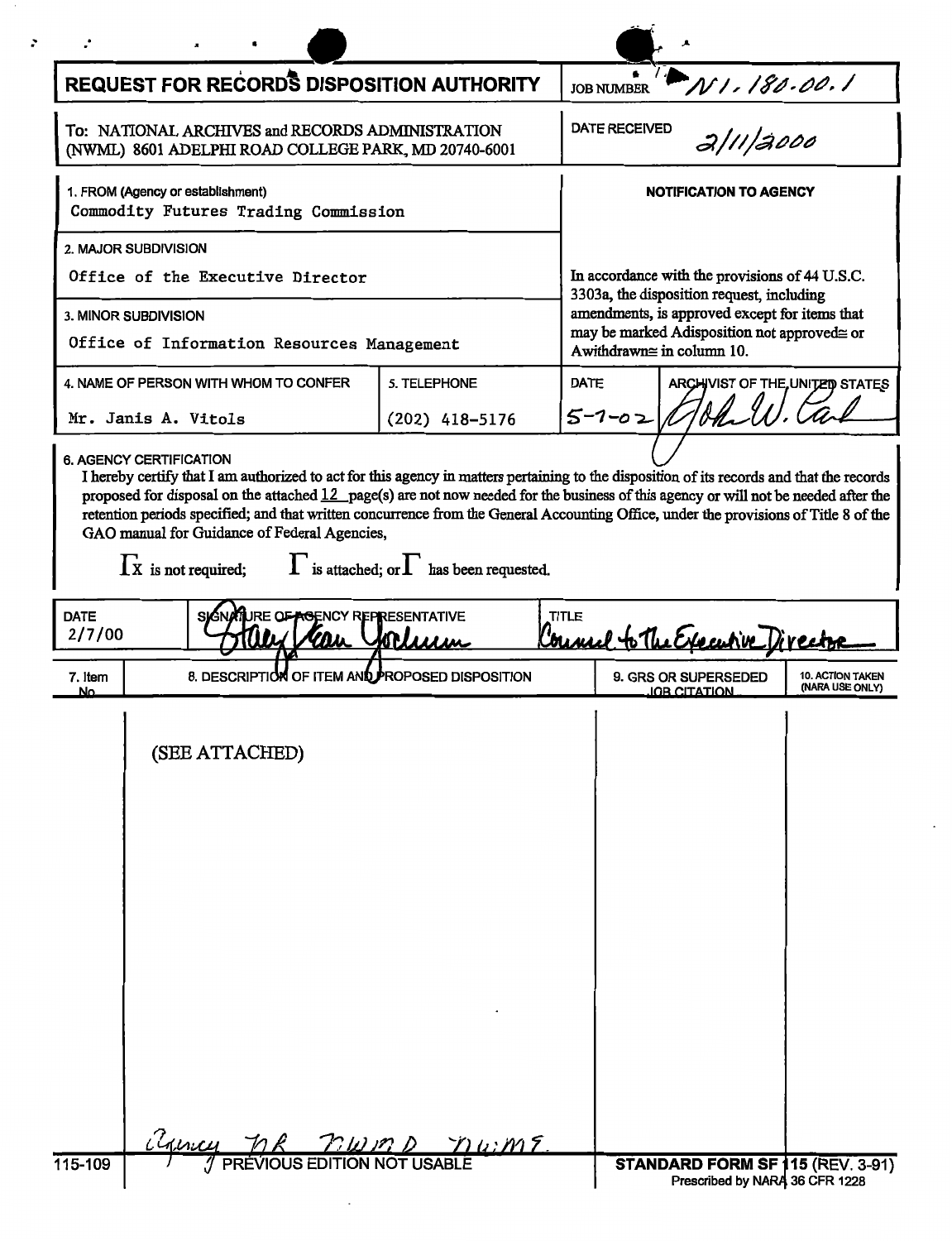#### **COMMODITY FUTURES TRADING COMMISSION PROPOSED RECORDS DISPOSITION SCHEDULE**

### **CFTC-Wide Files**

| <b>Office</b> | Item No. | <b>Name of Record</b>                 | <b>Description of Record</b>                                                                                                                    | <b>Status</b><br>Perm/Femp | <b>Authorized Disposition</b>                                                                                | <b>Superceded</b><br><b>Disposition</b><br><b>Authority</b> | <b>Medium</b>        |
|---------------|----------|---------------------------------------|-------------------------------------------------------------------------------------------------------------------------------------------------|----------------------------|--------------------------------------------------------------------------------------------------------------|-------------------------------------------------------------|----------------------|
| <b>ALL</b>    | 100      | <b>Office Organization Files</b>      | Organization and functional charts, staffing and assignments<br><b>documents</b>                                                                | Temporary                  | Destroy when superseded, obsolete or no<br>longer needed.                                                    | NC1-180-80-1 Paper<br>101-04                                |                      |
| <b>ALL</b>    | 101      |                                       | Reading or Chronological Files Copies of correspondence, memos, etc., maintained by originating<br>office for reference.                        | Temporary                  | Destroy 1 year after end of FY or when<br>reference value has ended.                                         | NC1-180-80-1 Paper<br>101-11                                |                      |
| <b>ALL</b>    | 102      | Individual or Staff Working<br>Papers | Project background records such as drafts, studies, analyses, notes,<br>etc., used to create the paper record copy of a document.               |                            |                                                                                                              |                                                             |                      |
|               | 102a     |                                       | a. Paper version                                                                                                                                | Temporary                  | Destroy 6 months after final action or 3 years<br>after completion of report if no final action is<br>taken. | NC1-180-80-1 Paper<br>101-14                                |                      |
|               | 102b     |                                       | b. Electronic version used to produce paper working or final documents. Temporary                                                               |                            | Destroy within 180 days after the<br>recordkeeping copy has been produced or<br>when no longer needed.       | <b>NEW TO</b><br><b>NARA</b>                                | Electronic           |
| lall          | 103      | <b>Program Subject Files</b>          | Program correspondence, interoffice and interagency memos, reports, studies, proposals and related materials dealing with CFTC program matters. |                            |                                                                                                              |                                                             |                      |
|               | 103a     |                                       | a. Records documenting the programs of the CFTC which are not sent<br>to the central files of the Chairman or Commissioners                     | Permanent                  | Offer to NARA in 10 year blocks when 20<br>vears oid.                                                        | NC1 180-80-1 Paper<br>102-01a                               |                      |
| <b>ALL</b>    | 104      | Administrative Procedures             | CFTC-wide or Office/Division policies and procedures distributed as<br>instructions, advisories, memos, notices, orders, or circulars.          |                            |                                                                                                              |                                                             |                      |
|               | 104a     |                                       | a. EEO, Sexual Harassment, Grievance and Merit Promotion policies Temporary<br>and procedures.                                                  |                            | Destroy 2 years after superceded.                                                                            | New to NARA                                                 | Paper,<br>Electronic |
|               | 104b     |                                       | b. General policies and procedures                                                                                                              | Temporary                  | Destroy when superceded.                                                                                     | <b>New to NARA</b>                                          | Paper,<br>Electronic |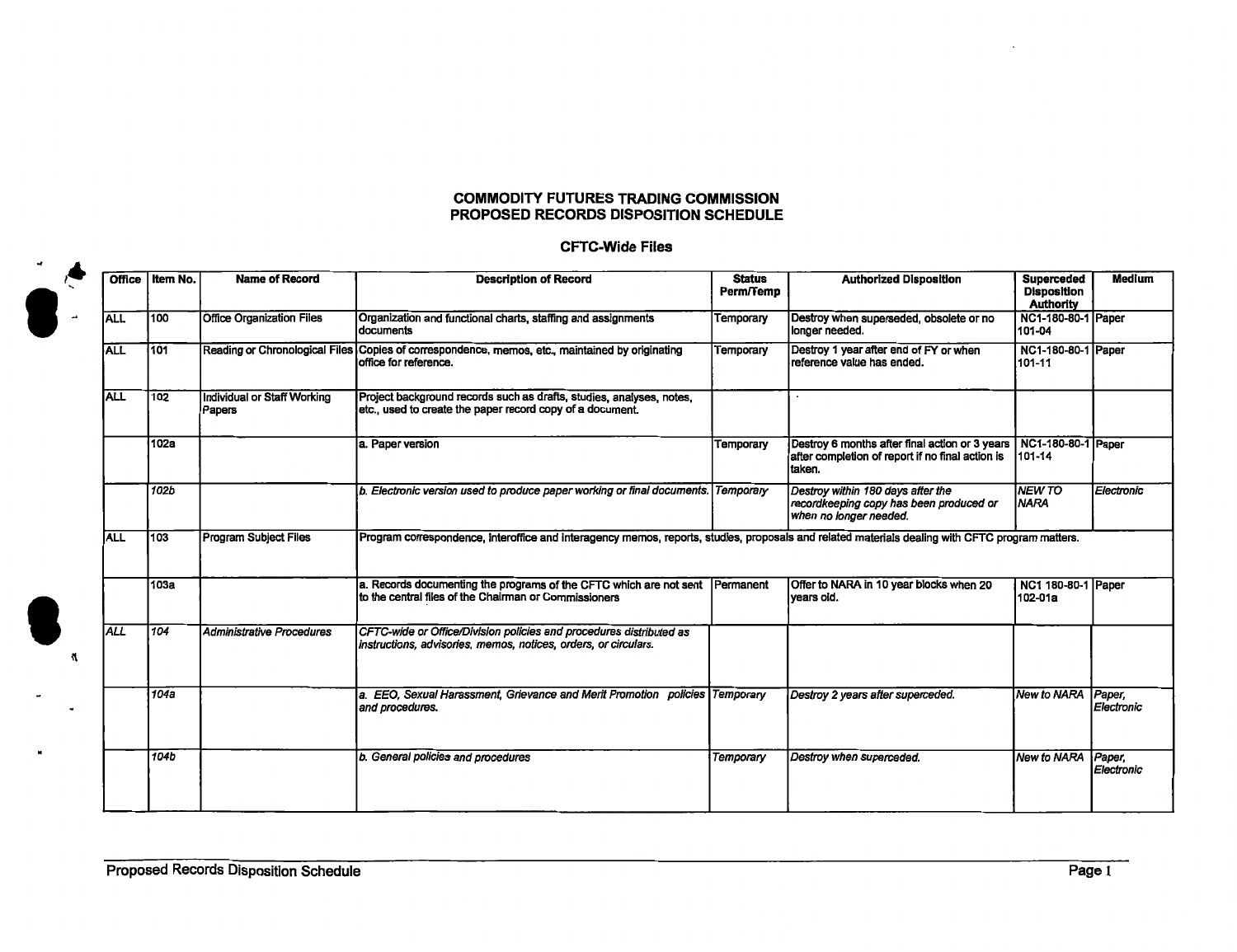| <b>Office</b> | Item No.    | <b>Name of Record</b>                                                                                         | <b>Description of Record</b>                                                                                                                                                                                                                                                                                                                                                           | <b>Status</b><br>Perm/Temp | <b>Authorized Disposition</b>                                                     | <b>Superceded</b><br><b>Disposition</b><br><b>Authority</b> | <b>Medium</b> |
|---------------|-------------|---------------------------------------------------------------------------------------------------------------|----------------------------------------------------------------------------------------------------------------------------------------------------------------------------------------------------------------------------------------------------------------------------------------------------------------------------------------------------------------------------------------|----------------------------|-----------------------------------------------------------------------------------|-------------------------------------------------------------|---------------|
| <b>ALL</b>    | 1105        | <b>Publications</b>                                                                                           | Pamphlets, reports, manuals and other published documents                                                                                                                                                                                                                                                                                                                              | Permanent                  | Offer to NARA in 10 year blocks when 20<br>Ívear old.                             | <b>NC1-180-80-1 Paper</b><br>i201-03a                       |               |
| <b>ALL</b>    | 106         | <b>Organizational Files</b>                                                                                   | Official organizational charts, narrative histories, functional charts, and<br>related records which document the organization and function of the<br>CFTC.                                                                                                                                                                                                                            | Permanent                  | Offer to NARA in 10 year blocks when 20<br>lvears old.                            | NC1-180-80-1 Paper<br>1201-06a                              |               |
| <b>ALL</b>    | 107         | <b>Recurring Management</b><br>Reports                                                                        | Internal management reports, including monthly reports, Quarterly<br>Objectives, GPRA and strategic planning documents and management<br>tools (other than budget documents.)                                                                                                                                                                                                          | Temporary                  | Destroy when 3 years old or no longer<br>needed, whichever is longer.             | NC1-180-80-1 Paper<br>l203-09b                              |               |
| ALL           | 108         | <b>Rules and Regulations File</b>                                                                             | Working documents of briefs, drafts and other documents pertaining to<br>preparation, review and clearance of CFTC rules and regulations                                                                                                                                                                                                                                               | Temporary                  | Destroy when 5 years old.                                                         | <i>New</i>                                                  | Paper         |
| <b>ALL</b>    | 109         | <b>Conference and Meeting</b><br><i>Documents</i>                                                             | Agendas, speeches, and minutes of professional or educational<br>meetings.                                                                                                                                                                                                                                                                                                             |                            |                                                                                   |                                                             |               |
|               | 109a        |                                                                                                               | a. Sponsored by CFTC                                                                                                                                                                                                                                                                                                                                                                   | Temporary                  | Destroy 5 years after meeting.                                                    | <b>New</b>                                                  | Paper         |
|               | 109b        |                                                                                                               | b. Attended by CFTC staff                                                                                                                                                                                                                                                                                                                                                              | <b>Temporary</b>           | Destroy 2 years after meeting or when no<br>longer needed, which ever is longer   | <b>New</b>                                                  | Paper         |
|               | 110         | <b>Electronic Mail and Word</b><br>Processing System Copies<br>covering all items covered by<br>this schedule | Electronic copies of records that are created on electronic mail and word<br>processing systems and used solely to generate a record keeping copy of the<br>records covered by the other items in this schedule. Also includes electronic<br>copies of records created on electronic mail and word processing systems that<br>are maintained for undating, revision, or dissemination. |                            |                                                                                   |                                                             |               |
|               | 110a        |                                                                                                               | opics that have no further administrative value after the<br>ecord keeping copy is made. Includes copies maintained by<br>ndividuals in personal files, personal electronic mail directories, or<br>ther personal directories on hard disk or network drives, and copies<br>shared network drives that are used only to produce the<br>ecordkeeping copy.                              | Temporary                  | Destroy/delete within 180 days after the<br>recordkeeping copy has been produced. | <i>New</i>                                                  | Electronic    |
|               | <b>110b</b> |                                                                                                               | copies used for dissemination, revision, or updating that are<br>maintained in addition to the record keeping copy.                                                                                                                                                                                                                                                                    | Temporary                  | Destroy/delete when dissemination, revision, or<br>updating is completed.         | <b>New</b>                                                  | Electronic    |

 $\overline{\phantom{a}}$ 

 $\bullet$ 

'

•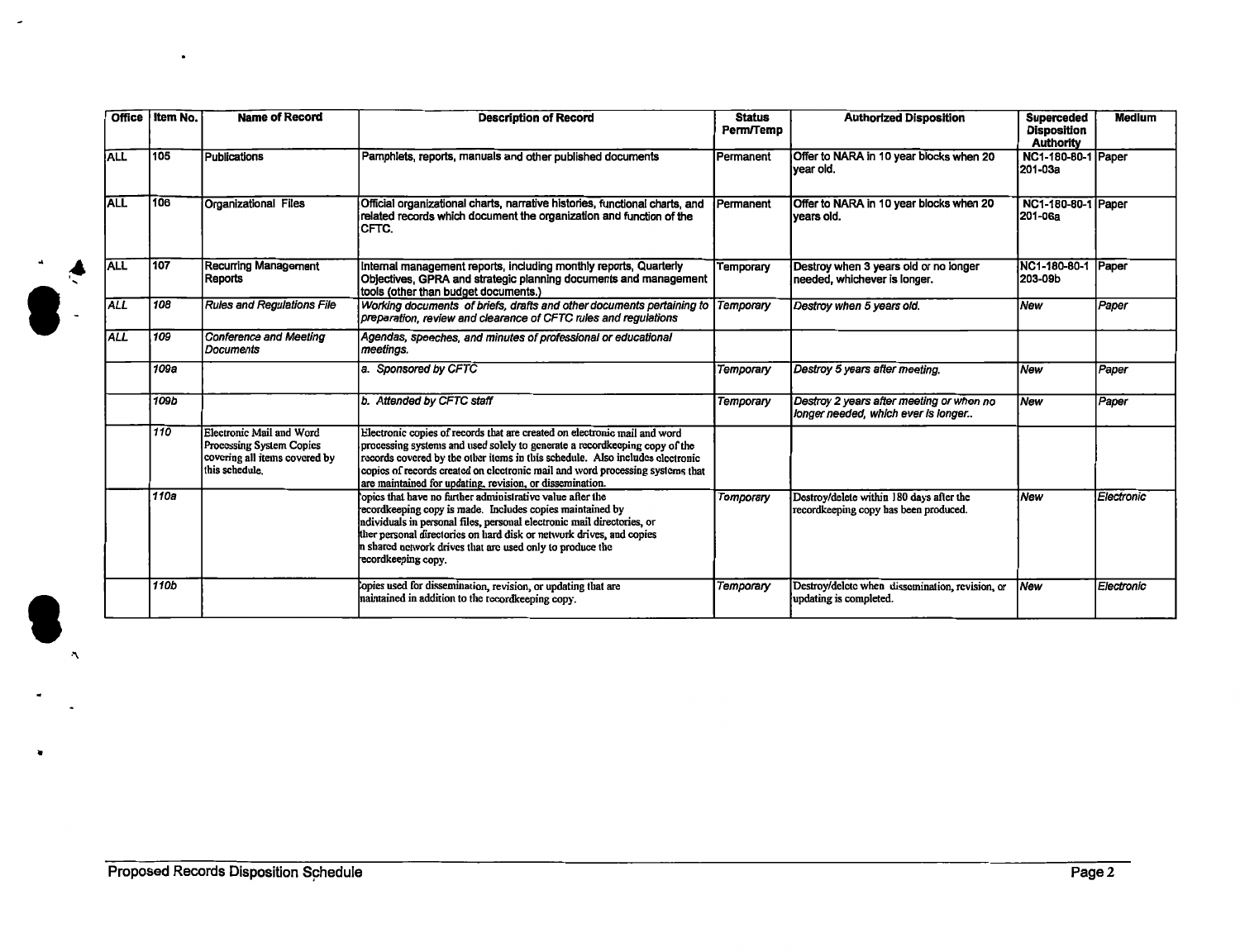#### **Office of the Inspector General Files**

|   |       | Offise Item No. | <b>Name of Record</b>             | <b>Description of Record</b>                                                                                                                                                                                                                   | <b>Status</b><br>Perm/Temp | <b>Authorized Disposition</b>                                     | <b>Superceded</b><br><b>Disposition</b><br><b>Authority</b> | <b>Medium</b> |
|---|-------|-----------------|-----------------------------------|------------------------------------------------------------------------------------------------------------------------------------------------------------------------------------------------------------------------------------------------|----------------------------|-------------------------------------------------------------------|-------------------------------------------------------------|---------------|
|   | loıg  | 1200            | <b>OIG Audit Case Files</b>       | Case files of internal audits of agency programs, operations, and<br>procedures and of external audits of contractors and grantees.                                                                                                            |                            |                                                                   |                                                             |               |
|   |       | 1200a           |                                   | a. Case files et significant value, i.e., those that involve as subjects the<br>Chairman, Commissioners, Division Directors or Office Heads,<br>substantive changes in agency policy, or investigations that draw<br>national media attention. | Permanent                  | Offer to NARA when 10 years old.                                  | New to NARA                                                 | Paper         |
| ¥ |       | l 200b          |                                   | b. All other case files not covered by item a.                                                                                                                                                                                                 | Temporary                  | Destroy 20 years after FY in which audit is<br>completed.         | New to NARA                                                 | Paper         |
|   | loiG. | 1201            | OIG Investigation Case Files      | Investigations of agency employees or contractors and grantees in<br>response to hotline or other requests.                                                                                                                                    | Temporary                  | Destroy 20 years after FY in which<br>investigation is completed. | New to NARA                                                 | Paper         |
|   | loig  | 1202            | OIG Index to Investigations       | Database Index to OIG Investigations Case Files                                                                                                                                                                                                | Temporary                  | Destroy 20 years after FYTIT which<br>investigation is completed. | New to NARA                                                 | Electronic    |
|   | loig. | 203             | Semi-Annual Report to<br>Congress | Report to Chairman and Congress summarizing activities of the OIG, in [Permanent]<br>laccordance with Sect. 5 of the IG Act.                                                                                                                   |                            | Offer to NARA in 10 year blocks when 20<br>years old.             | New to NARA Raper                                           |               |

#### **Administrative Support Files**

|              | Office I Item No. | Name of Record            | <b>Description of Record</b>                                 | <b>Status</b><br>Perm/Temp | <b>Authorized Disposition</b>                                                                | Superceded<br>Disposition<br><b>Authority</b> | Medium       |
|--------------|-------------------|---------------------------|--------------------------------------------------------------|----------------------------|----------------------------------------------------------------------------------------------|-----------------------------------------------|--------------|
| <b>IOIRM</b> | 1300              | Long-range ADP Plans      | Long-range plans for computer hardware and software support. | Temporary                  | Destroy 5 years after the close of the period<br>covered by the plan.                        | New to NARA  Paper                            |              |
| IOHR.        | 1301              | 52Tracking System Reports | Bi-weekly reports prepared on status of personnel actions.   | Temporary                  | Destroy 2 years after close of FY in which<br>report prepared.                               | New to NARA                                   | <b>Paper</b> |
| <b>OHR</b>   | 1302              | Training Records          | Training materials developed by the Commission.              | Temporary                  | Destroy when 10 years old or when<br>replaced or no longer needed for training<br> purposes. | NC1-180-80-1 Paper; video<br>l202-09a         | tape         |

**Superseded by:** 

'iJPrA~ O *180-1016..,00J>-0001* <sup>1</sup>600'1., *0005* <sup>1</sup>*ooo(***fs\_uperseded by:** 

DATE (MM/DD/YYYY):<br>12/01/2016 *OC,/01 l101{*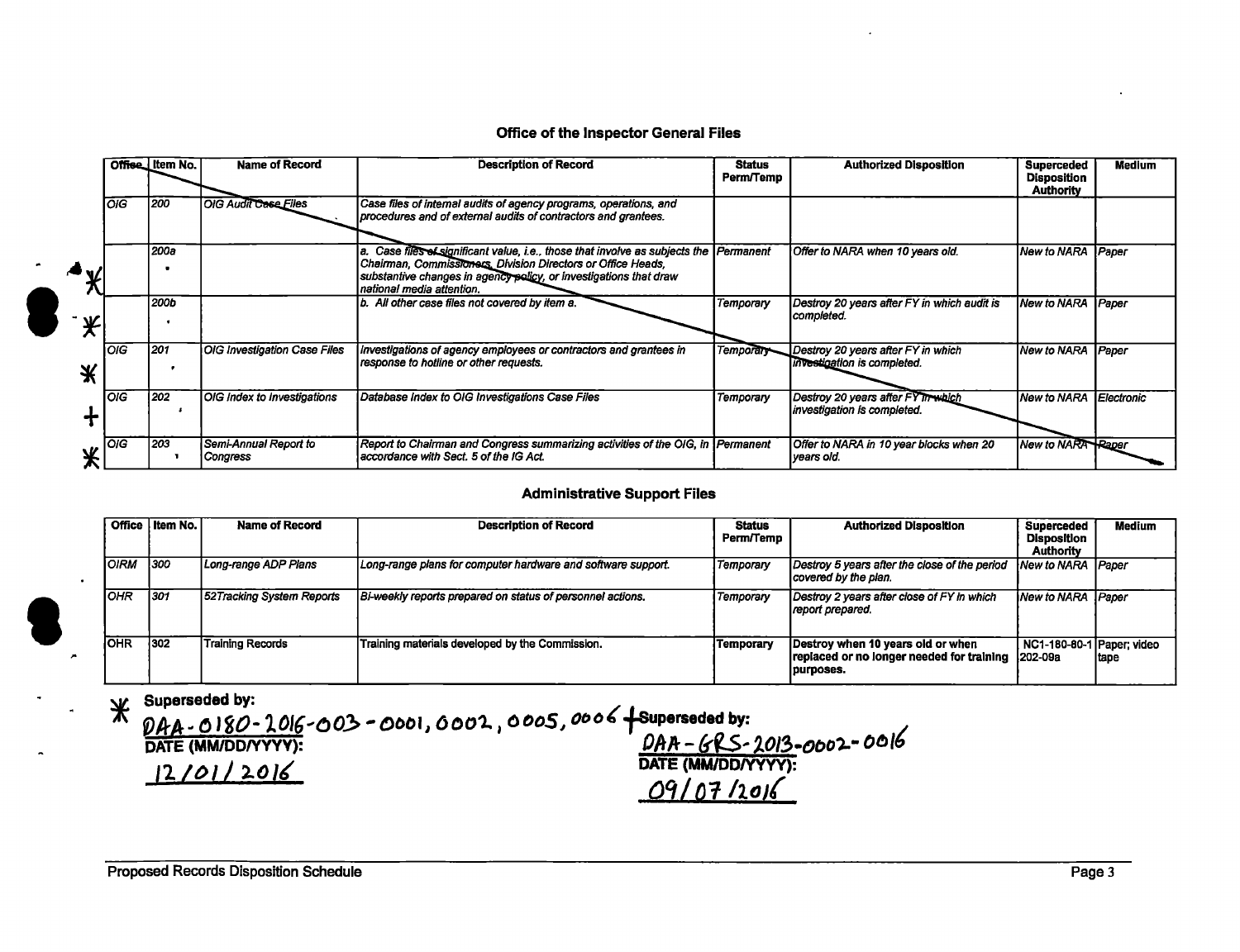### Central Commission Files

| Office | Item No.   | <b>Name of Record</b>                                                                                | <b>Description of Record</b>                                                                                                                                                                                                                     | <b>Status</b><br><b>Perm/Temp</b> | <b>Authorized Disposition</b>                                                                                                        | <b>Superceded</b><br><b>Disposition</b><br><b>Authority</b> | <b>Medium</b>             |
|--------|------------|------------------------------------------------------------------------------------------------------|--------------------------------------------------------------------------------------------------------------------------------------------------------------------------------------------------------------------------------------------------|-----------------------------------|--------------------------------------------------------------------------------------------------------------------------------------|-------------------------------------------------------------|---------------------------|
| Sect.  | 303        | <b>File Subject Code and Title</b><br>Key to Central Files of the<br>Chairman and<br>l Commissioners | Electronic database containing file title and subject code keys for<br>documents in Central Files of the Chairman and Commissioners (203-<br>$ 02\rangle$ .                                                                                      | Permanent                         | Offer to NARA with underlying records in 10<br>year blocks when 20 years old.                                                        | NC1-180-80-1 Electronic<br>203-01                           |                           |
| Sect.  | 304a       | Secretariat Correspondence<br>Locator System                                                         | Electronic database that tracks and indexes documents received by the Permanent<br>Commission and referred to other departments for action.                                                                                                      |                                   | Offer to NARA in 10 year blocks when 20<br>vears old.                                                                                | <b>New to NARA Electronic</b>                               |                           |
|        | 304b       |                                                                                                      | Documentation: Regardless of medium, record layouts, coding<br>sheets/code books, technical description of the file, Users Manuals, and<br>any other background information that would be useful or necessary to<br>a researcher using the file. | Permanent                         | Transfer a copy of the documentation with<br>the file to NARA. Transfer updates and<br>changes with subsequent transfer of the file. | <b>New to NARA</b>                                          | Paper or<br>Electronic    |
| Sect.  | 305        | Seriatim Log                                                                                         | Chronological listing and locator of all seriatim ("sign-off") decisions of<br>the Commission                                                                                                                                                    |                                   |                                                                                                                                      |                                                             |                           |
|        | 305a       |                                                                                                      | a. Paper version                                                                                                                                                                                                                                 | Permanent                         | Offer to NARA in 10 year blocks when 20<br>years old.                                                                                | New to NARA Paper                                           |                           |
|        | 305b       |                                                                                                      | b. Microfiche and electronic versions.                                                                                                                                                                                                           | Temporary                         | Destroy when 20 years old or no longer<br>Ineeded                                                                                    | <b>New to NARA</b>                                          | Microfiche,<br>Electronic |
| Sect.  | 306a       | Federal Register Database<br><b>Locator System</b>                                                   | Electronic system that cross-references Federal Register notices with<br>records in Central Files (203-02).                                                                                                                                      | Permanent                         | Offer to NARA in 10 year blocks when 20<br>vears old.                                                                                | <b>New to NARA</b>                                          | Electronic                |
|        | 306b       |                                                                                                      | Documentation: Regardless of medium, record layouts, coding<br>sheets/code books, technical description of the file, Users Manuals, and<br>any other background information that would be useful or necessary to<br>a researcher using the file. | Permanent                         | Transfer a copy of the documentation with<br>the file to NARA. Transfer updates and<br>changes with subsequent transfer of the file. | <b>New to NARA</b>                                          | Paper or<br>Electronic    |
| Sect.  | 307        | Central Files of the Chairman<br>and Commissioners                                                   | Official documents signed-off on by the Chairman and Commissioners                                                                                                                                                                               | Permanent                         | Offer to NARA in 10 year blocks when 20.                                                                                             | NC1-180-80-1<br>203-02                                      | Paper,<br>Microfiche      |
| Sect.  | 308        | Records and Official Minutes<br>of Commission Meetings                                               | Staff documents, agendas, supporting documentation presented to Commissioners, meeting transcripts, record of votes and similar material. Sub-categories of<br>records are:                                                                      |                                   |                                                                                                                                      |                                                             |                           |
|        | 308a       |                                                                                                      | a. Microform records.                                                                                                                                                                                                                            |                                   |                                                                                                                                      |                                                             |                           |
|        | $308a - 1$ |                                                                                                      | a.1. Microform records of open and closed meetings                                                                                                                                                                                               | Permanent                         | Offer silver halide master, plus one diazo or<br>vesicular copy to NARA in 10 year blocks<br>when 20 years old.                      | N1-180-88-4<br>203-04a1                                     | <b>IMicroform</b>         |
|        | 308a-2     |                                                                                                      | a.2. Public version microform records of open meetings                                                                                                                                                                                           | Permanent                         | Offer silver halide Master, plus one diazo or<br>vesicular copy to NARA in 10 year blocks<br>when 20 years old.                      | N1-180-88-4<br>203-04a2                                     | Microform                 |
|        | 308b       |                                                                                                      | b. Paper Records                                                                                                                                                                                                                                 | Permanent                         | Offer to NARA in 10 year blocks when 20<br>years old.                                                                                | N1-180-88-4<br>203-04b                                      | Paper                     |

 $\cdot$ 

 $\cdot$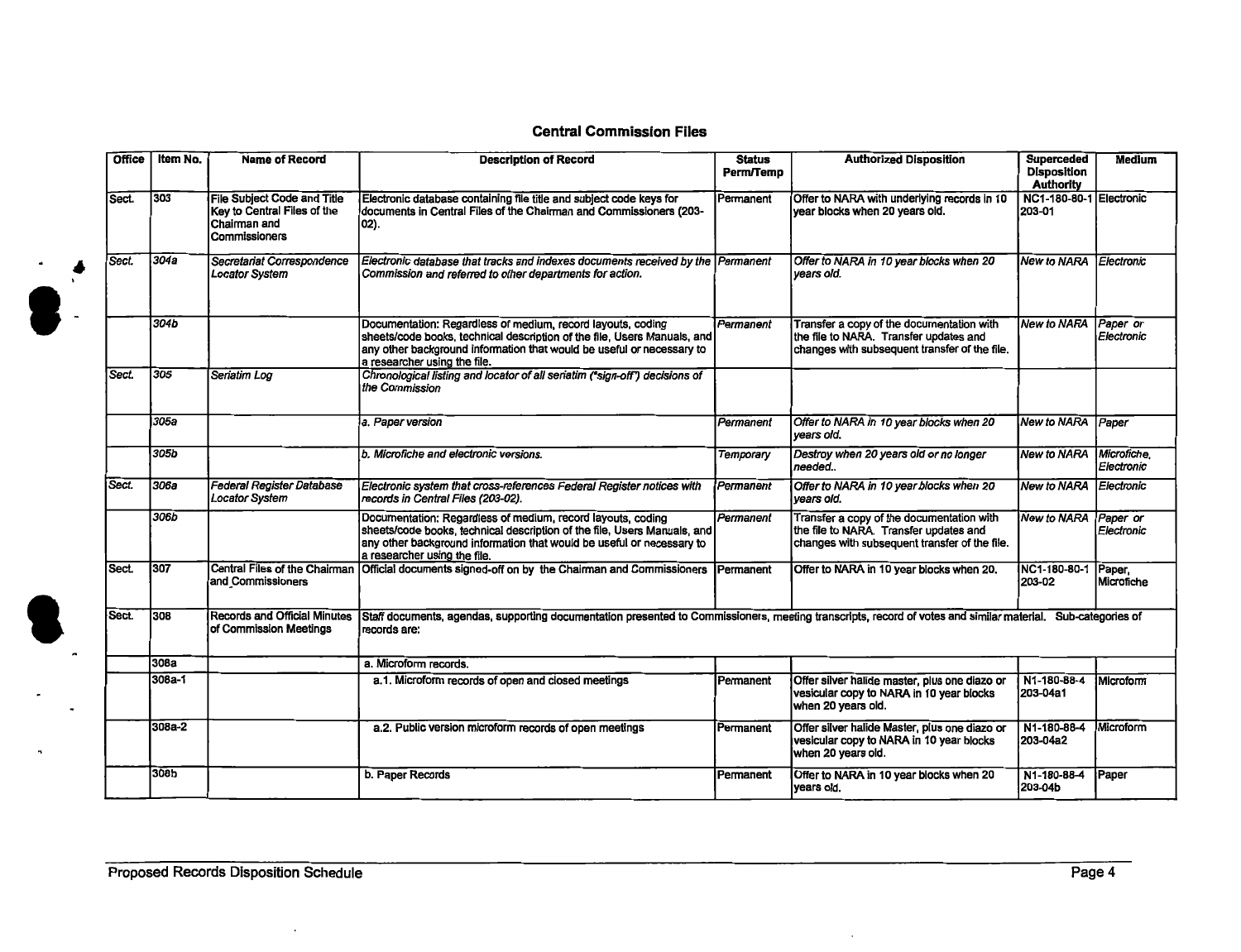| <b>Office</b> | Item No. | <b>Name of Record</b>                            | <b>Description of Record</b>                                                                                                                                                                                                                      | <b>Status</b><br>Perm/Temp | <b>Authorized Disposition</b>                                                                                                        | <b>Superceded</b><br><b>Disposition</b><br><b>Authority</b> | Medium                         |
|---------------|----------|--------------------------------------------------|---------------------------------------------------------------------------------------------------------------------------------------------------------------------------------------------------------------------------------------------------|----------------------------|--------------------------------------------------------------------------------------------------------------------------------------|-------------------------------------------------------------|--------------------------------|
|               | 308c     |                                                  | c. Index to records and official minutes of Commission meetings (was<br>203-06).                                                                                                                                                                  | Permanent                  | Transfer with underlying records in 10 year<br>blocks when 20 years old.                                                             | <b>New</b>                                                  | Electronic                     |
|               | 308d     |                                                  | Documentation: Regardless of medium, record layouts, coding<br>sheets/code books, technical description of the file, Users Manuals, and<br>any other background information that would be useful or necessary to<br>a researcher using the file.  | Permanent                  | Transfer a copy of the documentation with<br>the file to NARA. Transfer updates and<br>changes with subsequent transfer of the file. | <b>New to NARA</b>                                          | Paper or<br>Electronic         |
| Sect.         | 309a     | Tapes of Commission<br>l Meetinas                | a. Original sound recordings of open and closed meetings.                                                                                                                                                                                         | Permanent                  | Transfer to off-site storage when 5 years old. N1-180-91-2-Audio Tape<br>Offer to NARA when 10-years old.                            | 203-07                                                      |                                |
|               | 309b     | See page Ja<br>$51 + 129/201$                    | b. Index to recordings (was 203-06).                                                                                                                                                                                                              | <del>TPermanent</del>      | Transfer with underlying records in 10 year<br><b>DIOCKS when 20 years old.</b>                                                      | l New                                                       | Electronic                     |
|               | 309c     |                                                  | Documentation: Regardless of medium, record layouts, coding<br>sheets/code books, technical description of the file, Users Manuals, and<br>any other background information that would be useful or necessary to<br>la researcher usino the file. | Permanent                  | Transfer a copy of the documentation with<br>the file to NARA. Transfer updates and<br>changes with subsequent transfer of the file. | <b>New to NARA</b>                                          | Paper or<br><b>LElectronic</b> |
| Sect.         | 1310     | Speeches and Testimony                           | Official speeches and Congressional testimony on CFTC policies and<br>programs by the Chairman and Commissioners.                                                                                                                                 | Permanent                  | Offer to NARA in 10 year blocks when 20<br>Ivears old.                                                                               | NC1-180-80-1 Paper<br>l401-06a                              |                                |
| Sect.         | 1311     | Freedom of Information Act<br>(FOIA) Reports     | Annual FOIA report to OMB for Congress                                                                                                                                                                                                            | Permanent                  | Offer to NARA in 10 year blocks when 15<br>Ivears old.                                                                               | NC 1-180-80-1 Paper<br>1401-07a                             |                                |
| Sect.         | 1312     | <b>Privacy Act Reports</b>                       | Annual Privacy Act report to OMB for Congress                                                                                                                                                                                                     | Permanent                  | Offer to NARA in 10 year blocks when 15<br> years old.                                                                               | NC1-180-80-1<br>401-08a                                     | Paper                          |
| Sect.         | 313a     | <b>Petitions for Confidential</b><br>Information | a. Petitions for confidential treatment of regulatory filings. Maintained<br>Treatment of Documents and as a separate item for FOIA purposes per Executive Order 12600.                                                                           | <b>Temporary</b>           | Cut off by fiscal year. Transfer to microfiche<br>in two years. Destroy in 10 year blocks when<br>  20 years old.                    | <b>New to NARA</b>                                          | Paper.<br>microfiche           |
|               | 313b     |                                                  | b. Index to petitions for confidential treatment.                                                                                                                                                                                                 | Temporary                  | Cut off by fiscal year. Transfer to microfiche<br>in two years. Destroy in 10 year blocks when<br>  20 vears old.                    | <b>New to NARA</b>                                          | Electronic                     |

 $\bullet$ 

### **Offices of the Chairman Files**

|             | Office I Item No. I | <b>Name of Record</b>           | <b>Description of Record</b>                                                                                                                                                                | Status<br>Perm/Temp | <b>Authorized Disposition</b>                                                        | <b>Superceded</b><br>Disposition<br><b>Authority</b> | <b>Medium</b> |
|-------------|---------------------|---------------------------------|---------------------------------------------------------------------------------------------------------------------------------------------------------------------------------------------|---------------------|--------------------------------------------------------------------------------------|------------------------------------------------------|---------------|
| <b>OLIA</b> | 1400                | Congressional<br>Correspondence | Letters signed by the Director, Office of Legislative and<br>Intergovernmental Affairs, dealing with constituent requests and<br><b>Itransmittal of information to Members of Congress.</b> | Temporary           | Destroy one year after calendar year in<br>which Member departs Congress.            | NC1-180-80-1 Paper<br>l203-03b                       |               |
| <b>OPA</b>  | 1401                | <b>Press Release Files</b>      | <b>Official CFTC</b> press releases and media advisory file.                                                                                                                                | <b>Permanent</b>    | Offer to NARA in 10 year blocks when 20<br>lvears old.                               | NC1-180-80-1   Paper<br>1401-01a                     |               |
| lOPA        | 1402                | <b>ICFTC Backgrounders</b>      | In-depth news releases, weekly advisories and opinions updates.                                                                                                                             | Temporary           | Destroy when 3 years old or when no<br>llonger needed, whichever is longer.          | NC1-180-80-1 Paper<br>1401-02                        |               |
| <b>IOPA</b> | 1403                | <b>Press Clippings</b>          | Contains electronically scanned compilation of news relevant to the<br><b>ICFTC, distributed as the Daily News Clips.</b>                                                                   | Temporary           | Destroy after 5 years or when no longer<br>needed for research, whichever is longer. | <i><b>New</b></i>                                    | Electronic    |

 $\ddot{\phantom{a}}$ 

 $\sim$ 

 $\bullet$ 

 $\ddot{\phantom{a}}$ 

 $\mathbf{r}$ 

 $\mathcal{L}$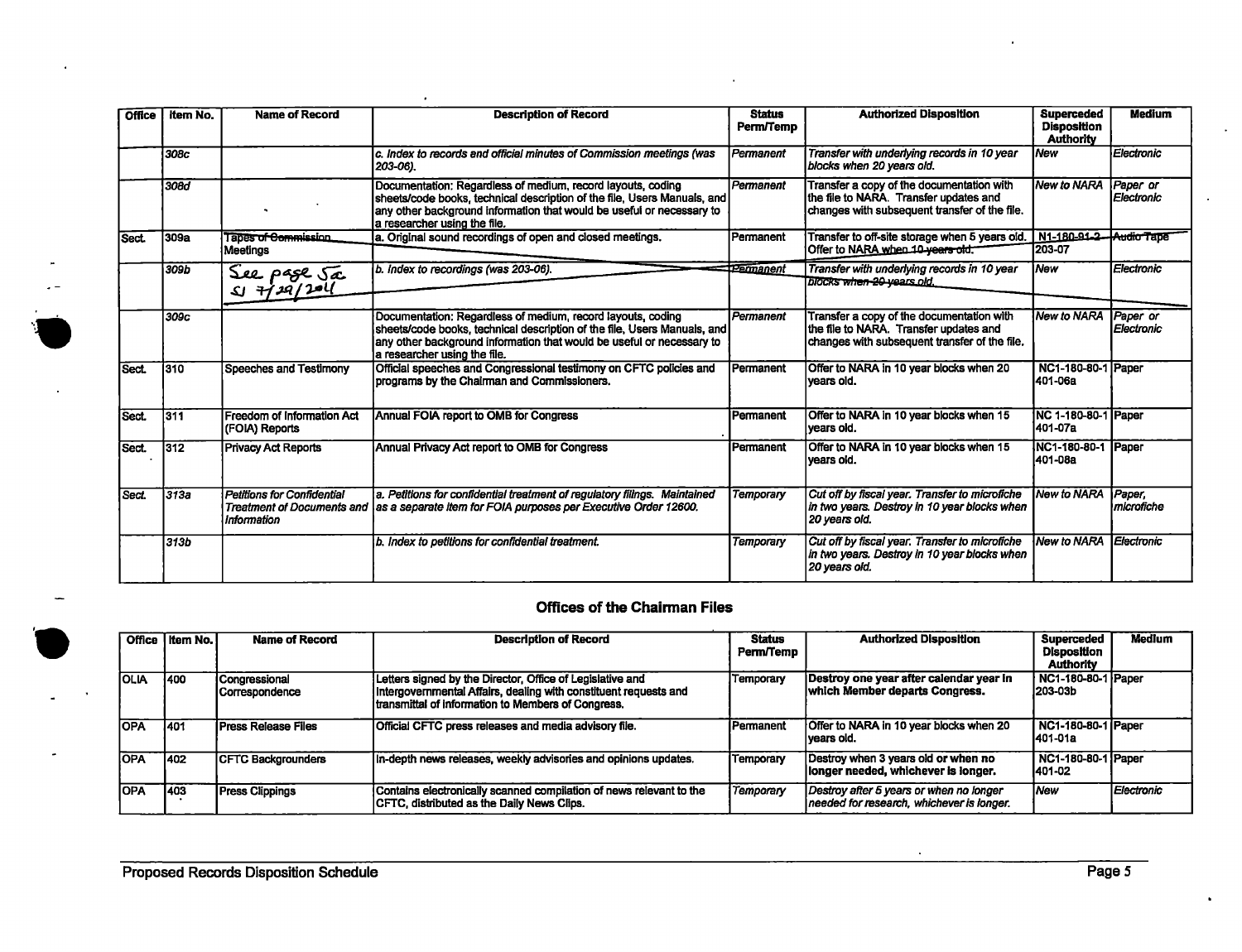#### **Item 309a Recordings of open and closed Commission Meetings**

**Description:** Recordings of open and closed Commission Meetings.

- Disposition: PERMANENT. Cut off annually. Transfer analog recordings to the National Archives when 10 years old. Pre-accession digital recordings to the National archives when 3 years old. Transfer legal custody to the National Archives when 10 years old.
- **Supersedes:** N1-180-91-2, item 203-07

#### **Item 309b Index to Commission meeting recordings**

- **Description:** Electronic index including but not limited to the following information: recording dates, brief statement of meeting topic, number of tapes to record each meeting, whether open or closed meeting, and any recording flaws
- **Disposition: PERMANENT.** Cut off annually. Pre-accession to the National archives when 3 years old. Transfer legal custody to the National Archives when 10 years old.
- **Supersedes:** N1-180-91-2, item 203-06 .

•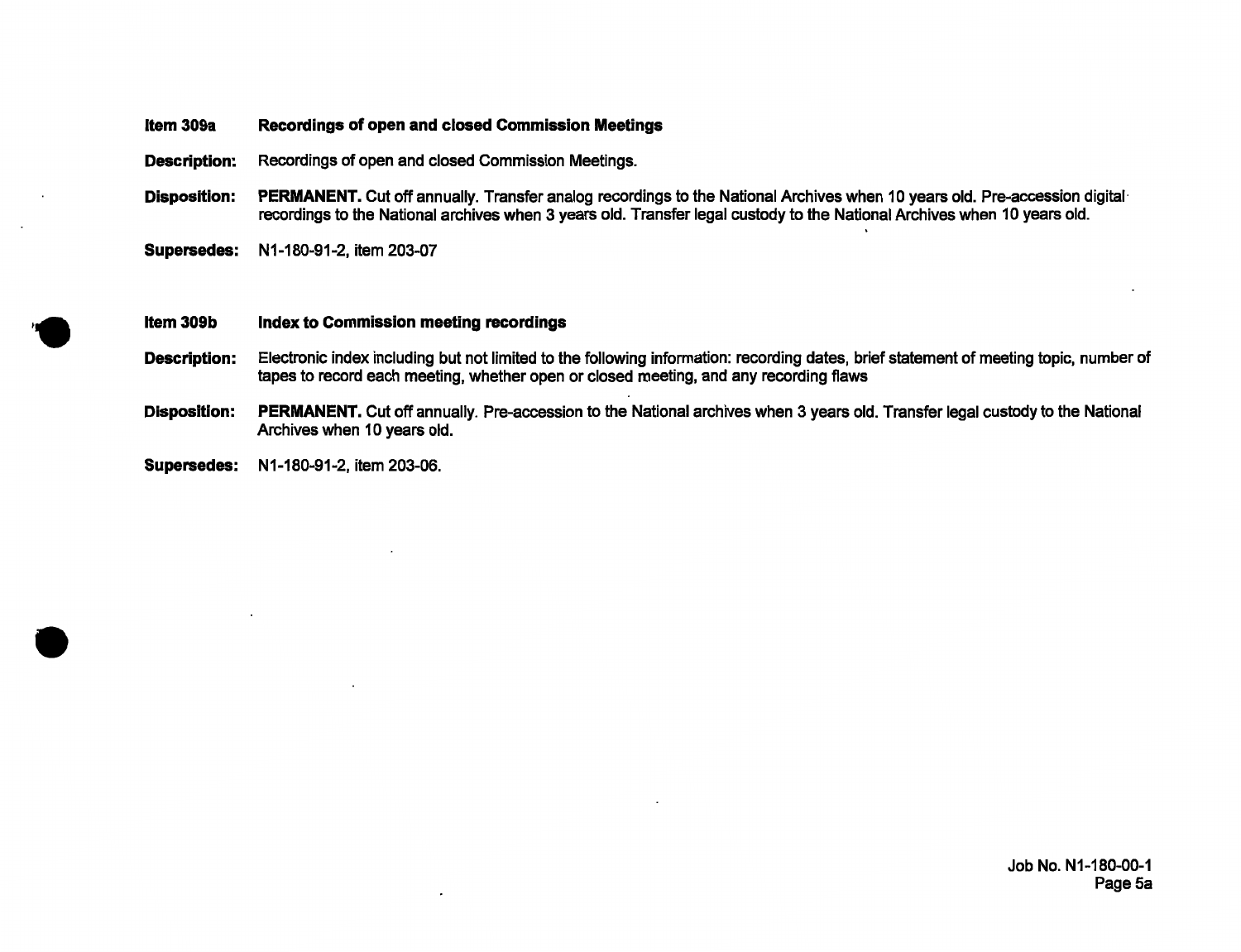| <b>TOPA</b> | 1404 | <b>Biography File</b> | Biographical data and photographs of the Chairman and | Permanen | Offer to NARA in 10 year blocks when 20 | NC1-180-80-1 Paper and |        |
|-------------|------|-----------------------|-------------------------------------------------------|----------|-----------------------------------------|------------------------|--------|
|             |      |                       | Commissioners.                                        |          | Tvears old.                             | 1401-05a               | photo: |

### Investigatory and Litigation Files

|                | Office   Item No. | <b>Name of Record</b>                                 | <b>Description of Record</b>                                                                                                                                                                                                                                                                                                                                                                                                                                                                                                                                                                                                                                                                                            | <b>Status</b><br>Perm/Temp | <b>Authorized Disposition</b>                                                                                                                                                                                                                                 | <b>Superceded</b><br><b>Disposition</b><br><b>Authority</b> | <b>Medium</b>                    |
|----------------|-------------------|-------------------------------------------------------|-------------------------------------------------------------------------------------------------------------------------------------------------------------------------------------------------------------------------------------------------------------------------------------------------------------------------------------------------------------------------------------------------------------------------------------------------------------------------------------------------------------------------------------------------------------------------------------------------------------------------------------------------------------------------------------------------------------------------|----------------------------|---------------------------------------------------------------------------------------------------------------------------------------------------------------------------------------------------------------------------------------------------------------|-------------------------------------------------------------|----------------------------------|
| Proc./<br>Enf. | 405               | <b>Gustemer and Official Inquiry</b><br><b>Files</b>  | Responses to letters requesting information on the reparations<br>program, the short form recording reparations complaint information<br>and correspondence regarding complaints received against non-<br>registrants.                                                                                                                                                                                                                                                                                                                                                                                                                                                                                                  | Temporary                  | Destroy 3 years after end of the FY.                                                                                                                                                                                                                          | NC1-180-80-1 Paper.<br>303-01                               | lelectronic                      |
| Enf.           | 1406              | <b>Investigatory Files</b>                            | Customer complaints, reparations claims, referrals, interview notes, affidavits, depositions, witness statements, and other relevant documentation.                                                                                                                                                                                                                                                                                                                                                                                                                                                                                                                                                                     |                            |                                                                                                                                                                                                                                                               |                                                             |                                  |
|                | l406a             |                                                       | a. Investigatory file closed when investigation reaches litigation and<br>matter becomes case file.                                                                                                                                                                                                                                                                                                                                                                                                                                                                                                                                                                                                                     | Temporary                  | Investigation becomes case file - see 303-06   NC1-180-80-1   Paper, video,                                                                                                                                                                                   | 303-02a                                                     | audio, diskette                  |
|                | 406b              |                                                       | b. In matter closed without litigation, (1) transcripts of testimony<br>taken during the investigation and all exhibits to such transcripts;<br>(2) all "official" documents generated during the course of the<br>Investigation such as opening and closing reports, formal orders<br>of investigation, subpoenas, requests for confidential treatment,<br>Wells submissions and FOIA requests; (3) other inter- or intra-<br>agency memos and correspondence, including important notes or<br>documents prepared by staff which staff believes should be<br>retained; (4) other documents identified by staff as important to<br>retain; (5) case material which must be held due to FOIA or<br>Privacy Act concerns. | Temporary                  | Transfer to off-site storage 90 days after<br>close of investigation. Destroy 5 years<br>after close of investigation.                                                                                                                                        | INC1 180-80-1<br>303-02b                                    | Paper, video,<br>laudio          |
|                | 406c              |                                                       | c. If matter is closed without litigation, documents and other materials<br>not material to the decision to close the investigation (i.e., materials<br>other than those described in 406b.)                                                                                                                                                                                                                                                                                                                                                                                                                                                                                                                            | Temporary                  | Destroy or return documents to person who<br>submitted them to the Commission within 90<br>days after close of investigation.                                                                                                                                 | New to NARA                                                 | Paper, video,<br>laudio          |
| Enf.           | 407               | Enforcement Investigation<br>Database Tracking System | Lists status of matters under investigation.                                                                                                                                                                                                                                                                                                                                                                                                                                                                                                                                                                                                                                                                            | Temporary                  | Destroy 15 years after close.                                                                                                                                                                                                                                 | New to NARA                                                 | Electronic                       |
| Enf.           | 1408              | <b>Enforcement Case Files</b>                         | Correspondence, pleadings, subpoenas, exhibits and all documents relating to persons or companies believed in violation of CFTC regulations or the Act.                                                                                                                                                                                                                                                                                                                                                                                                                                                                                                                                                                 |                            |                                                                                                                                                                                                                                                               |                                                             |                                  |
|                | 408a              |                                                       | a. Unique enforcement case files selected by CFTC as precedent-<br>setting and that meet one or more of the following criteria:<br>1. The case was the subject of extensive litigation.<br>2. The case received widespread news media attention.<br>3. The case was reviewed at length in the narrative portions of the<br><b>ICFTC annual report.</b>                                                                                                                                                                                                                                                                                                                                                                  | <b>IPermanent</b>          | Break at completion of case. Offer to NARA<br>in 10 year blocks when 20 years old. Provide 303-06a<br>paper records, transcripts of audiotapes and<br>printouts of electronic records. Destroy audio<br>and electronic versions prior to transfer to<br>NARA. | NC1 180-80-1                                                | Paper, video,<br>audio, diskette |

 $\int_{1}^{1}$  +  $\ell$ m 405<br>Superseded by: Superseded by: **Superseded by:**<br> **Superseded by:**<br> **Superseded by:**<br> **Superseded by:**<br> **Superseded by:**<br> **Superseded by:**<br> **Superseded by:**  $9hh$ -OGO-Ja15-0001-0001  $9hf_1$ -OGO-JO15-0003-0001 DATE (MM/DD/YYYY): **DATE (MM/DD/YYYY):**  $\frac{1200}{\sqrt{20}}$ 

Proposed Records Disposition Schedule Page 6

,. •

**e**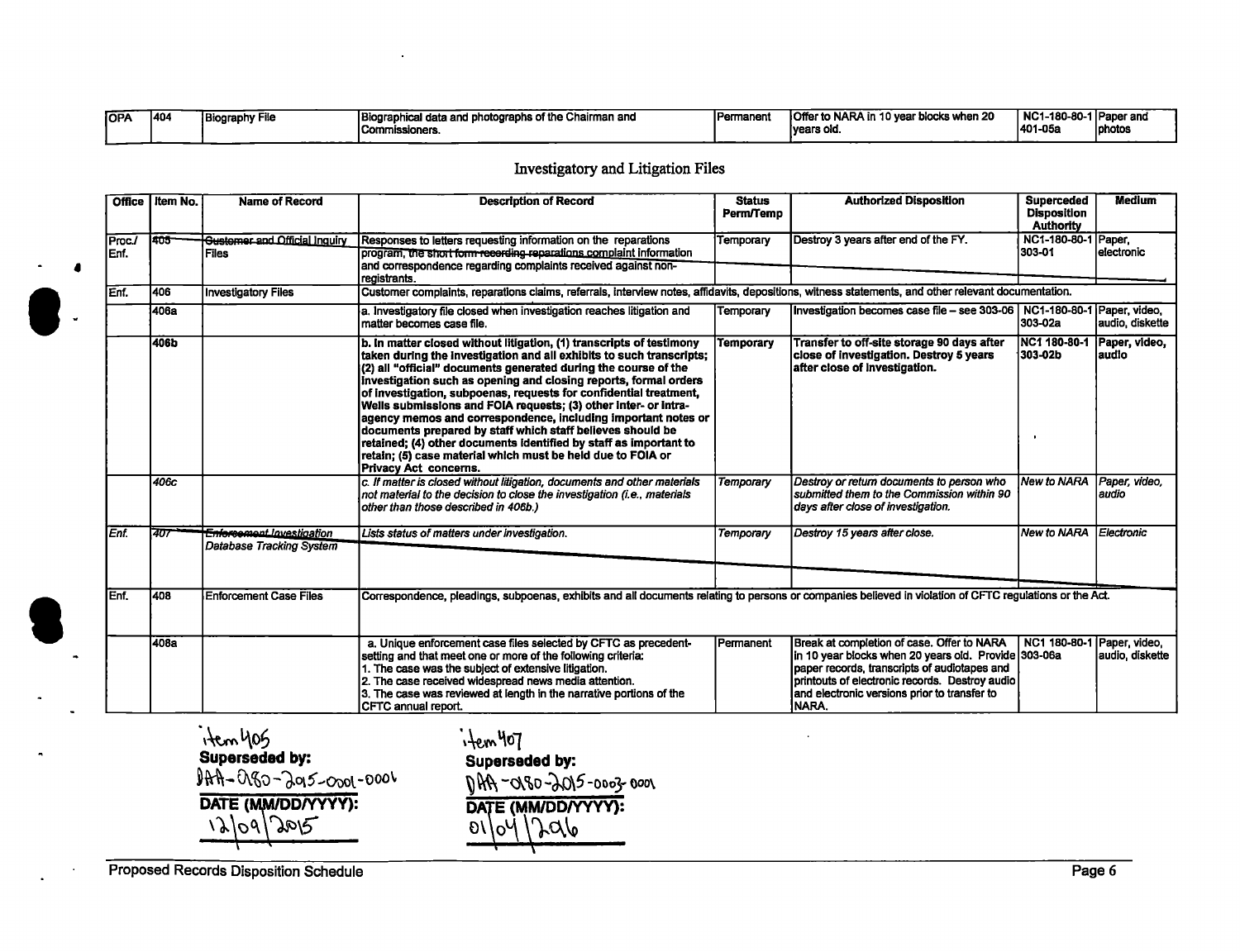|                         | Office I Item No. | <b>Name of Record</b>                        | <b>Description of Record</b>                                                                                                                                                                                                                                                                                                                                                                                                                                                                                                                                                                                                                                                                                                                                                                                          | <b>Status</b><br><b>Perm/Temp</b> | <b>Authorized Disposition</b>                                                                                                 | <b>Superceded</b><br><b>Disposition</b><br><b>Authority</b> | <b>Medium</b>               |
|-------------------------|-------------------|----------------------------------------------|-----------------------------------------------------------------------------------------------------------------------------------------------------------------------------------------------------------------------------------------------------------------------------------------------------------------------------------------------------------------------------------------------------------------------------------------------------------------------------------------------------------------------------------------------------------------------------------------------------------------------------------------------------------------------------------------------------------------------------------------------------------------------------------------------------------------------|-----------------------------------|-------------------------------------------------------------------------------------------------------------------------------|-------------------------------------------------------------|-----------------------------|
|                         | 408b              |                                              | b. In closed enforcement cases, (1) transcripts of testimony taken<br>during the investigation and all exhibits to such transcripts; (2) all<br>"official" documents generated during the course of the<br>investigation such as opening and closing reports, formal orders<br>of investigation, subpoenas, requests for confidential treatment,<br>Wells submissions and FOIA requests; (3) other inter- or intra-<br>agency memos and correspondence, including important notes or<br>documents prepared by staff which staff believes should be<br>retained; (4) documents that have been introduced as evidence in<br>an injunctive or administrative proceeding; (5) other documents<br>identified by staff as important to retain; (6) case material which<br>must be held due to FOIA or Privacy Act concerns. | <b>Temporary</b>                  | Transfer to off-site storage 90 days after<br>close of case. Destroy 15 years after<br>close of case.                         | NC1 180-80-1<br>303-06b                                     | Paper, video,<br>audio:     |
|                         | 408c              |                                              | c. In closed enforcement cases, documents and materials not material Temporary<br>to the decision to close the case (i.e., materials other than those<br>described in 408b.                                                                                                                                                                                                                                                                                                                                                                                                                                                                                                                                                                                                                                           |                                   | Destroy or return documents to person who<br>submitted them to the Commission within 90<br>days after close of investigation. |                                                             | Paper, video,<br>audio      |
| Proc.                   | 409               | Reparations Complaint Files                  | Original case files of reparations cases closed in the complaint section.                                                                                                                                                                                                                                                                                                                                                                                                                                                                                                                                                                                                                                                                                                                                             | Temporary                         | Transfer to off-site storage 3 years after FY in NC1 180-80-1 Paper<br>which case is closed. Destroy 10 years after   303-07  |                                                             |                             |
|                         |                   |                                              |                                                                                                                                                                                                                                                                                                                                                                                                                                                                                                                                                                                                                                                                                                                                                                                                                       |                                   | FY in which case is closed.                                                                                                   |                                                             |                             |
| $\overline{\text{OGC}}$ | 410               | <b>OGC Litigation Files</b>                  | Pleadings, briefs, hearings, opinions, and correspondence related to litigation CFTC is involved or had interest in.                                                                                                                                                                                                                                                                                                                                                                                                                                                                                                                                                                                                                                                                                                  |                                   |                                                                                                                               |                                                             |                             |
|                         | 410a              |                                              | a. Routine cases                                                                                                                                                                                                                                                                                                                                                                                                                                                                                                                                                                                                                                                                                                                                                                                                      | Temporary                         | Transfer to off-site storage when 3 years old.<br>Destroy when 15 years old.                                                  | <b>NC1-180-80-1 Paper</b><br>304-01a                        |                             |
|                         | 410b              |                                              | b. Cases selected by CFTC with concurrence of NARA using the<br>following criteria:<br>1. The case was subject to extensive litigation.<br>2. The case received widespread news media attention.<br>3. The case was reviewed at length in the narrative portion of the CFTC<br>annual report.                                                                                                                                                                                                                                                                                                                                                                                                                                                                                                                         | Permanent                         | Transfer to off-site storage when 3 years old.<br>Offer to NARA in 10 year blocks when 20<br>vears old.                       | NC1-180-80-1 Paper<br>304-01b                               |                             |
| Proc.                   | 411               | <b>Original Docket Files</b>                 | Reparations and enforcement cases in proceedings before the Administrative Law Judges. Record categories:                                                                                                                                                                                                                                                                                                                                                                                                                                                                                                                                                                                                                                                                                                             |                                   |                                                                                                                               |                                                             |                             |
|                         | 444e              |                                              | a. Unique or precedent-setting cases selected by CFTC that meet the Permanent<br>at least one of the following criteria:<br>1. The case was subject to extensive litigation.<br>2. The case received widespread news-media attention.                                                                                                                                                                                                                                                                                                                                                                                                                                                                                                                                                                                 |                                   | Transfer to off-site storage 3 years after<br>close. Offer to NARA-in-40 year blocks when 304-02a<br>20 years old.            | NC1-180-80-1 Paper, audio:                                  | electronic                  |
|                         |                   |                                              | 3. The case was reviewed at length in the narrative portion of the CFTC<br>annual report.                                                                                                                                                                                                                                                                                                                                                                                                                                                                                                                                                                                                                                                                                                                             |                                   |                                                                                                                               |                                                             |                             |
|                         | $\frac{1}{4115}$  |                                              | b. Enforcement cases                                                                                                                                                                                                                                                                                                                                                                                                                                                                                                                                                                                                                                                                                                                                                                                                  | Temporary                         | Transfer to off-site storage 3 years after<br>close. Destroy 15 years after close.                                            | NC1-180-80-1-Paper: audio.<br>304-02b                       | electronic                  |
|                         | $\overline{411c}$ |                                              | c. Reparations cases                                                                                                                                                                                                                                                                                                                                                                                                                                                                                                                                                                                                                                                                                                                                                                                                  | Temporary                         | Close case after completing appeal. Transfer<br>to off-site storage 2 years after close. Destroy<br>10 years after close.     | NC1-180-80-1<br>304-02c                                     | Paper; audio;<br>electronic |
|                         | 411d              |                                              | d. Docket tracking systems that track status of enforcement and<br>reparations cases                                                                                                                                                                                                                                                                                                                                                                                                                                                                                                                                                                                                                                                                                                                                  |                                   |                                                                                                                               |                                                             |                             |
|                         |                   |                                              | $0.303 - 0.003$<br>$0.809 - 0.803 - 0.005$<br>$0.80 - 0.03 - 0.005$<br>$0.80 - 0.03 - 0.005$                                                                                                                                                                                                                                                                                                                                                                                                                                                                                                                                                                                                                                                                                                                          | Esuperseded by:                   | $\frac{1200 \text{ Vg}}{1100 \text{ Vg}}$<br>- 0003<br>1)AA-0180-2013-0005-0005<br>$0.007 - 0.005 - 0.007 - 0.002$            |                                                             |                             |
|                         |                   | <b>Proposed Records Disposition Schedule</b> | DATE (MM/DD/YYYY):<br>જાજ<br>$\gamma$ or                                                                                                                                                                                                                                                                                                                                                                                                                                                                                                                                                                                                                                                                                                                                                                              | DATE (MM/DD/YYYY):<br>08/2017     | DATE (MM/DD/YYYY):<br>12/09/2015                                                                                              | Page 7                                                      |                             |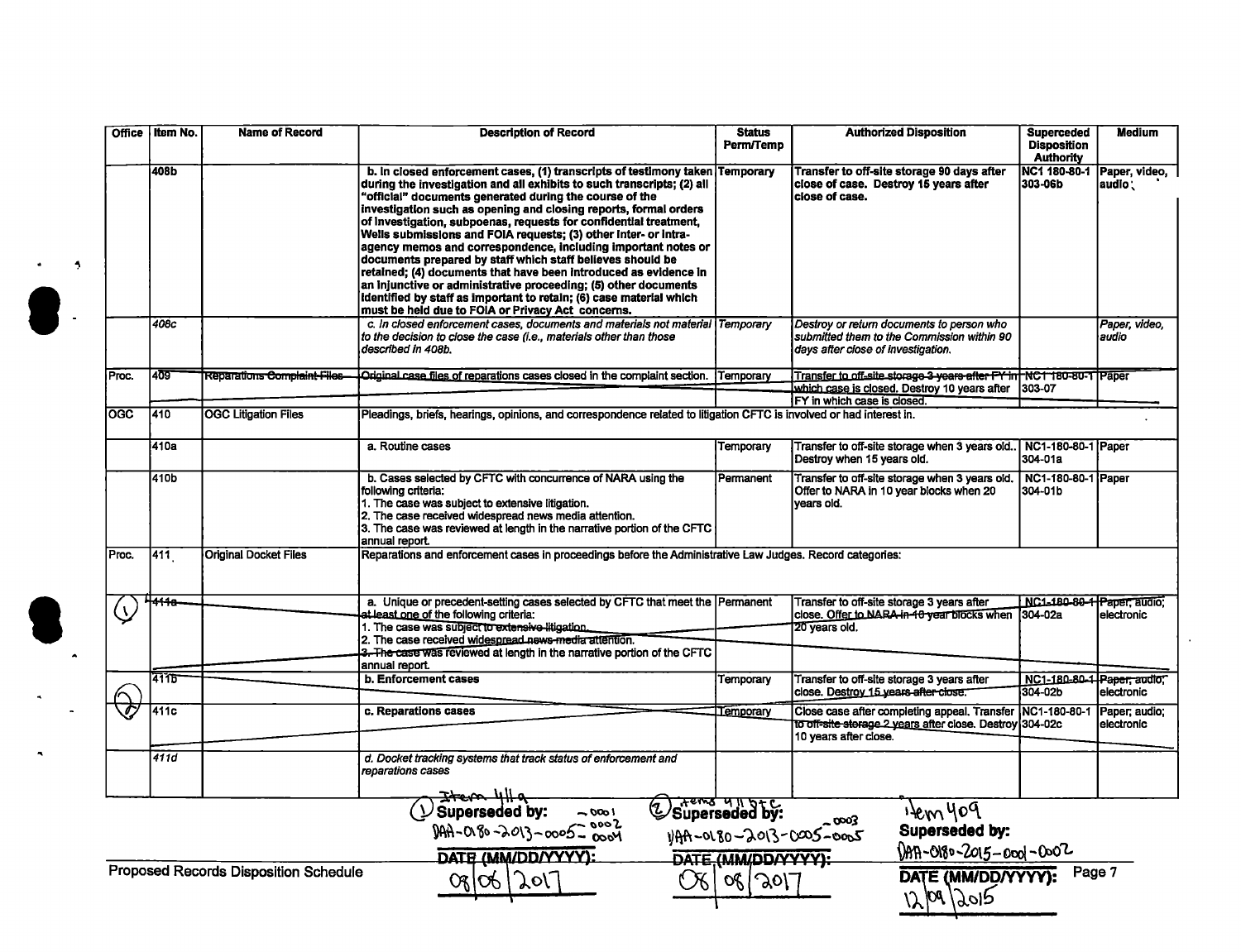|      | Office   Item No. | <b>Name of Record</b>     | <b>Description of Record</b>                                                                                                                                                               | <b>Status</b><br>Perm/Temp | <b>Authorized Disposition</b>                                                | <b>Superceded</b><br>Disposition<br><b>Authority</b> | <b>Medium</b> |
|------|-------------------|---------------------------|--------------------------------------------------------------------------------------------------------------------------------------------------------------------------------------------|----------------------------|------------------------------------------------------------------------------|------------------------------------------------------|---------------|
| ,رم" | 14110.7.          |                           | d.1. Enforcement case tracking system                                                                                                                                                      | Temporary                  | Destroy 10 years after close                                                 | New to NARA Electronic                               |               |
|      | 411d.2.           |                           | d.2. Reparations case tracking system.                                                                                                                                                     | <b>Temporan</b>            | Destroy 15 years after close                                                 | New to NARA                                          | Electronic    |
| logc | 1412              | <b>Opinion Case Files</b> | Options memoranda, draft decisions and related research materials<br>prepared in the development of Commission opinions in reparation and<br>enforcement cases appealed to the Commission. | Temporary                  | Transfer to off-site storage when 3 years old.<br>Destroy when 10 years old. | INC1 180-80-1<br>l302-02b                            | Paper         |

## **Program Office Files**

 $\bullet$ .

|                                       | Office I Item No.                                                                                                                | <b>Name of Record</b>                                  | <b>Description of Record</b>                                                                                                                                                                                                                                                                                                                                                                                                                                                                                                                      | <b>Status</b><br>Perm/Temp | <b>Authorized Disposition</b>                                                                                                                                                                                                | <b>Superceded</b><br><b>Disposition</b><br><b>Authority</b> | Medium      |  |
|---------------------------------------|----------------------------------------------------------------------------------------------------------------------------------|--------------------------------------------------------|---------------------------------------------------------------------------------------------------------------------------------------------------------------------------------------------------------------------------------------------------------------------------------------------------------------------------------------------------------------------------------------------------------------------------------------------------------------------------------------------------------------------------------------------------|----------------------------|------------------------------------------------------------------------------------------------------------------------------------------------------------------------------------------------------------------------------|-------------------------------------------------------------|-------------|--|
| T&M.<br><b>DEA</b>                    | 1500                                                                                                                             | Records Related to Rule<br>Review                      | Correspondence, copies of proposed rule changes, decisions memos,<br>and related documents.                                                                                                                                                                                                                                                                                                                                                                                                                                                       | Temporary                  | Destroy 10 years after date of submission or<br>when no longer needed, whichever is longer.                                                                                                                                  | NC1-180-80-1 Paper<br>301-02                                |             |  |
| <b>T&amp;M.</b><br>OGC.<br><b>DEA</b> | 501                                                                                                                              | Staff Interpretive Letters                             | Letters responding to public inquiry regarding legal implications of provisions of the Commodity Exchange Act, or requests for interpretation, or no-action position or an<br>exemption.                                                                                                                                                                                                                                                                                                                                                          |                            |                                                                                                                                                                                                                              |                                                             |             |  |
|                                       | <b>501a</b>                                                                                                                      |                                                        | a. Unique interpretive letters selected by CFTC because they set<br>precedent and they were subject to litigation, received widespread<br>attention in the legal press, or were reviewed at length in the Annual<br>Report.                                                                                                                                                                                                                                                                                                                       | Permanent                  | Offer to NARA in 10 year blocks when 20<br>vears old.                                                                                                                                                                        | NC1-180-80-1 Paper<br>302-01a                               |             |  |
|                                       | 501b                                                                                                                             |                                                        | b. All other staff letters                                                                                                                                                                                                                                                                                                                                                                                                                                                                                                                        | Temporary                  | Destroy when 15 years old.                                                                                                                                                                                                   | NC1-180-80-1 Paper<br>302-01b                               |             |  |
| <b>DEA</b>                            | 502                                                                                                                              | Contract Market Designation<br>and Rule Change Reviews | Exchange submissions for contract market designations, rule changes,<br>decision memoranda, comment letters and supporting documentation.                                                                                                                                                                                                                                                                                                                                                                                                         | Temporary                  | Transfer to off-site storage 3 years after<br>vacation of designation. Destroy 20 years<br>after designation is vacated.                                                                                                     | NC1-180-80-1 Paper<br>501-01                                |             |  |
| T&M                                   | 503                                                                                                                              | Changes to Terms and<br><b>Conditions of Contracts</b> | Contract market notification to CFTC of minor modifications in contracts Temporary<br>lwhere no CFTC action is required.                                                                                                                                                                                                                                                                                                                                                                                                                          |                            | Destroy 2 years after end of FY.                                                                                                                                                                                             | NC1-180-80-1 Paper<br>501-03                                |             |  |
| <b>NFA</b>                            | 504                                                                                                                              | Applications for Registration                          | Registration applications and related documentation, including<br>supplementary attachments, correspondence with the applicant,<br>reports, memoranda regarding information about applicant. Types of<br>registrations include: Futures Commission Merchants (FCMs).<br>Introductory Brokers (IBs), Commodity Pool Operators (CPOs),<br>Commodity Trading Advisors (CTAs), Leverage Transaction Merchants<br>(LTMs), their respective Associated Persons (APs) and Floor Brokers<br>(FBs), Agricultural Trade Option Merchants and Floor Traders. | Temporary                  | After registrant becomes inactive, records<br>retained at NFA for 2 years, then retained<br>off-site for 8 years. Destroy 10 years after b2<br>registrant becomes inactive or when no<br>longer needed, whichever is longer. | NC1-180-85-1 Paper and<br>501-04b1and                       | lelectronic |  |
| <b>T&amp;M/N 505</b><br>FA            |                                                                                                                                  | <b>Registration Fitness</b><br>Investigations          | Fingerprint cards and "rap sheets" for all applicants. Applications to<br>withdraw registration and other applications, documents and<br>investigative reports describing disciplinary history for applicants<br>subject to investigation or litigation.                                                                                                                                                                                                                                                                                          | Temporary                  | Destroy 10 years after case closed.                                                                                                                                                                                          | NC1-180-85-1 Paper and<br>501-06a and b electronic          |             |  |
|                                       |                                                                                                                                  |                                                        | * : kem 502<br>itemylldd. + 411d.a.<br>(ર)                                                                                                                                                                                                                                                                                                                                                                                                                                                                                                        |                            |                                                                                                                                                                                                                              |                                                             |             |  |
|                                       |                                                                                                                                  |                                                        | $0.000 - 0.007 - 0.000 - 0.001$<br>DAA - 0180-2013-0005-0006                                                                                                                                                                                                                                                                                                                                                                                                                                                                                      |                            |                                                                                                                                                                                                                              |                                                             |             |  |
|                                       | DATE (MM/DD/YYYY):<br>Page 8<br><b>Proposed Records Disposition Schedule</b><br>DATE (MM/DD/YYYY):<br>21/207<br>O(<br>08/08/2017 |                                                        |                                                                                                                                                                                                                                                                                                                                                                                                                                                                                                                                                   |                            |                                                                                                                                                                                                                              |                                                             |             |  |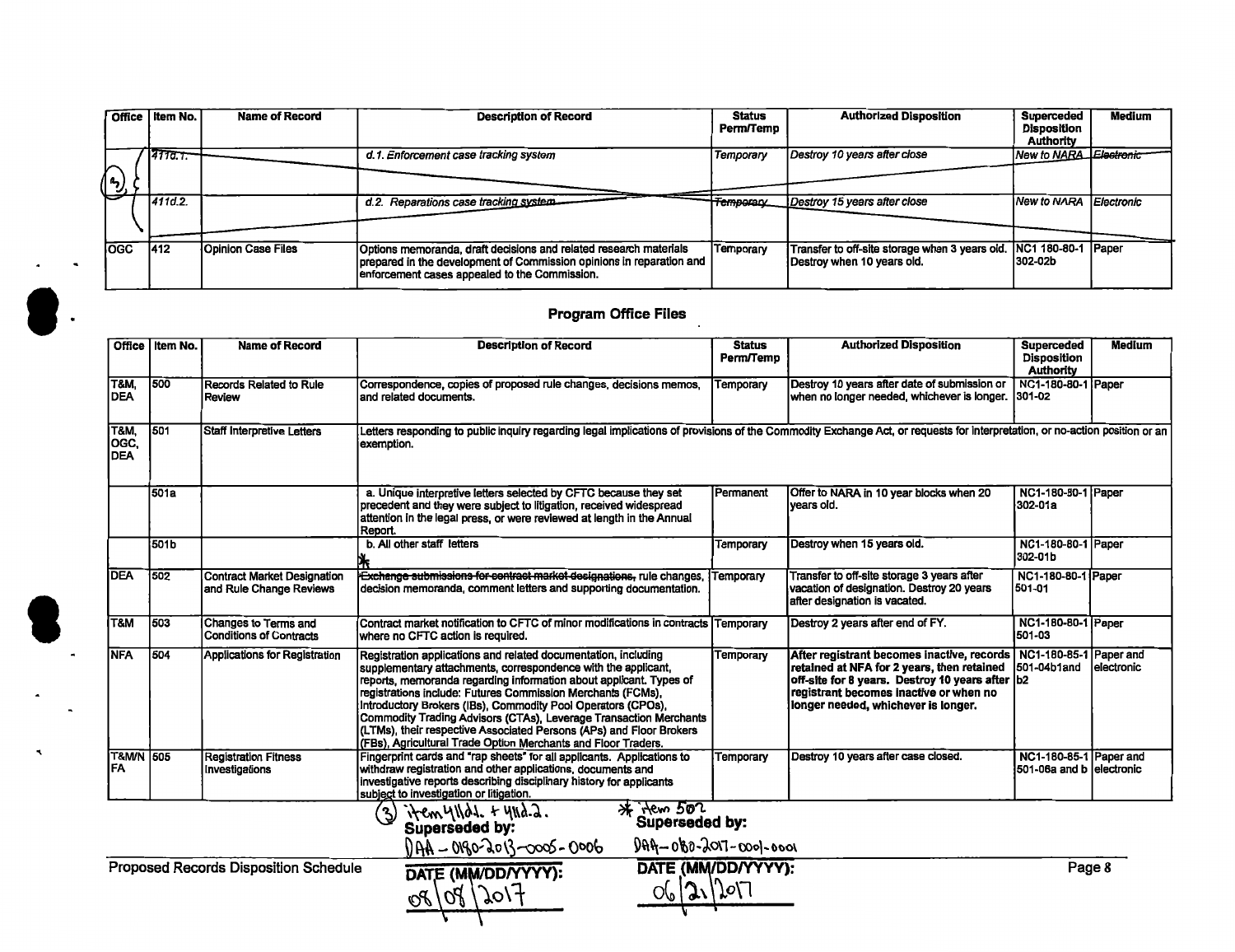|                         | Office   Item No. | <b>Name of Record</b>                                                 | <b>Description of Record</b>                                                                                                                                                                                                                                                                                                                                                                                               | <b>Status</b><br>Perm/Temp | <b>Authorized Disposition</b>                                                                                                                                                                                                                                                                                                          | <b>Superceded</b><br><b>Disposition</b><br><b>Authority</b> | <b>Medium</b>           |  |  |  |
|-------------------------|-------------------|-----------------------------------------------------------------------|----------------------------------------------------------------------------------------------------------------------------------------------------------------------------------------------------------------------------------------------------------------------------------------------------------------------------------------------------------------------------------------------------------------------------|----------------------------|----------------------------------------------------------------------------------------------------------------------------------------------------------------------------------------------------------------------------------------------------------------------------------------------------------------------------------------|-------------------------------------------------------------|-------------------------|--|--|--|
| Т&М                     | 506               | <b>Registrant Financial Reports</b><br>and Disclosure Documents       | Financial reports filed by FCMs, IBs, LTMs, commodity pools;<br>disclosure documents filed by CPOs and CTAs; report review forms of<br>audit branch staff that are not the subject of investigation or litigation.                                                                                                                                                                                                         | Temporary                  | Destroy when 5 years old.                                                                                                                                                                                                                                                                                                              | N-180-88-3<br>501-08a1                                      | Paper and<br>electronic |  |  |  |
| T&M                     | 507               | <b>Registration Directories</b>                                       | All alphabetic, geographic or numeric registration directories.                                                                                                                                                                                                                                                                                                                                                            | Temporary                  | Destroy when 10 years old or when no longer<br>needed, whichever is longer.                                                                                                                                                                                                                                                            | NC1-180-80-1 Paper,<br>501-09                               | microform               |  |  |  |
| $\overline{\text{T8M}}$ | 508               | <b>Financial Surveillance Files</b>                                   | Audit records consisting of examination work papers, related 7<br>correspondence, notices from registrants and documentation of<br>ongoing surveillance activities. Non-routine projects and analyses<br>relating to enforcement of financial, reporting and recordkeeping rules.                                                                                                                                          | Temporary                  | Destroy work papers and correspondence<br>files 5 years after completion of audit unless<br>litigation is involved (in which case file<br>becomes litigation file under 303-06). Destroy<br>correspondence file documents 5 years after<br>generation unless document relates to<br>current registrant/SRO policies and<br>procedures. | NC1-180-80-1 Paper<br>501-10                                |                         |  |  |  |
| T&M                     | 1509              | <b>Financial Examination Control</b><br>Records                       | Audit branch project control records                                                                                                                                                                                                                                                                                                                                                                                       | Temporary                  | Destroy 6 months after close of fiscal year or<br>when no longer needed, whichever is later.                                                                                                                                                                                                                                           | NC1-180-80-1 Paper and<br>501-11                            | lelectronic             |  |  |  |
| T&M                     | 510               | <b>Trade Practice Investigations</b>                                  | In-depth report of investigations of trade practices of a commodity<br>exchange. To include notes, findings, conclusions and related records.                                                                                                                                                                                                                                                                              | Temporary                  | Destroy when 10 years old.                                                                                                                                                                                                                                                                                                             | NC1-180-80-1 Paper<br>501-12                                |                         |  |  |  |
| <b>DEA</b>              | 511               | Large Trader Report File/<br><b>Integrated Surveillance</b><br>System | CFTC-required records of those holding reportable position. Includes futures and option large trader positions and transactions reports from reporting firms; special<br>account identification reports: and reports from large traders including futures and option positions and transactions reports, statements of large traders (form 40s),<br>and cash position reports. These records are to be managed as follows: |                            |                                                                                                                                                                                                                                                                                                                                        |                                                             |                         |  |  |  |
|                         | 511a              |                                                                       | a. Paper reporting of futures options and cash positions and/or<br>transactions.                                                                                                                                                                                                                                                                                                                                           | Temporary                  | Transfer to off-site storage every 6 months.<br>Destroy 5 years after end of FY.                                                                                                                                                                                                                                                       | N1-180-87-1<br>$501 - 13a$                                  | Paper                   |  |  |  |
|                         | 511 <sub>b</sub>  |                                                                       | b. Paper reporting of account and trader identification and memoranda Temporary<br>and other records concerning reporting or trading by reporting firms and<br>traders.                                                                                                                                                                                                                                                    |                            | Destroy information on site for all traders for<br>whom no information has been required to be 501-13b<br>collected in the last 5 years.                                                                                                                                                                                               | N1-180-87-1                                                 | Paper                   |  |  |  |
|                         | 511c              |                                                                       | c. Computer records.                                                                                                                                                                                                                                                                                                                                                                                                       |                            |                                                                                                                                                                                                                                                                                                                                        |                                                             |                         |  |  |  |
|                         | 511c-1a           |                                                                       | c.1.a. Copy of original computer records transmitted by reporting<br>firms.                                                                                                                                                                                                                                                                                                                                                | Temporary                  | Purge files after 5 years.                                                                                                                                                                                                                                                                                                             | N1-180-87-1<br>501-13d1                                     | Electronic              |  |  |  |
|                         | 511c-1b           |                                                                       | c.1.b. Standard formatted files                                                                                                                                                                                                                                                                                                                                                                                            | Temporary                  | Purge files after 5 years                                                                                                                                                                                                                                                                                                              | N1-180-87-1<br>501-13d1                                     | Electronic              |  |  |  |
|                         | 511c-2            |                                                                       | c.2. Special account information from form 102 (regulation 17.01).                                                                                                                                                                                                                                                                                                                                                         | Temporary                  | Retain while account is active. Purge file<br>when data for an account has not been<br>received for one year.                                                                                                                                                                                                                          | N1-180-87-1<br>501-13d2                                     | Electronic              |  |  |  |
|                         | 511c-3            |                                                                       | c.3. Trader information from forms 102 (regulation 17.01) and 40<br>(regulation 18.04) and trader cancellation records.                                                                                                                                                                                                                                                                                                    | Temporary                  | Retain current information while trader is<br>active. Purge file when data for a trader<br>has not been received for five years.                                                                                                                                                                                                       | N1-180-87-1<br>501-13d3                                     | Electronic              |  |  |  |
| <b>DEA</b>              | 511c-4            |                                                                       | c.4. For option and futures large trader position records the following Temporary<br>at the special account level:                                                                                                                                                                                                                                                                                                         |                            | Purge after 10 years.                                                                                                                                                                                                                                                                                                                  | N1-180-87-1<br>501-13d4                                     | Electronic<br>Tape      |  |  |  |
|                         |                   |                                                                       | - Report date.                                                                                                                                                                                                                                                                                                                                                                                                             |                            |                                                                                                                                                                                                                                                                                                                                        |                                                             |                         |  |  |  |
|                         |                   |                                                                       | -- Contract market identifier.                                                                                                                                                                                                                                                                                                                                                                                             |                            |                                                                                                                                                                                                                                                                                                                                        |                                                             |                         |  |  |  |
|                         |                   |                                                                       | -- Option class.<br><u>item 508</u>                                                                                                                                                                                                                                                                                                                                                                                        |                            |                                                                                                                                                                                                                                                                                                                                        |                                                             |                         |  |  |  |
|                         |                   |                                                                       | Superseded by:<br>Superseded by:                                                                                                                                                                                                                                                                                                                                                                                           |                            |                                                                                                                                                                                                                                                                                                                                        |                                                             |                         |  |  |  |

Proposed Records Disposition Schedule  $0 \mu \Lambda - 0.1$   $0 \nu \Lambda$  or  $\Omega$  and  $\Omega$  on  $\Omega$ 

**Q** 

,.

DATE (MM/DD/YYYY): **DATE (MM/DD/YYYY):**  $\frac{1}{\sqrt{2}}$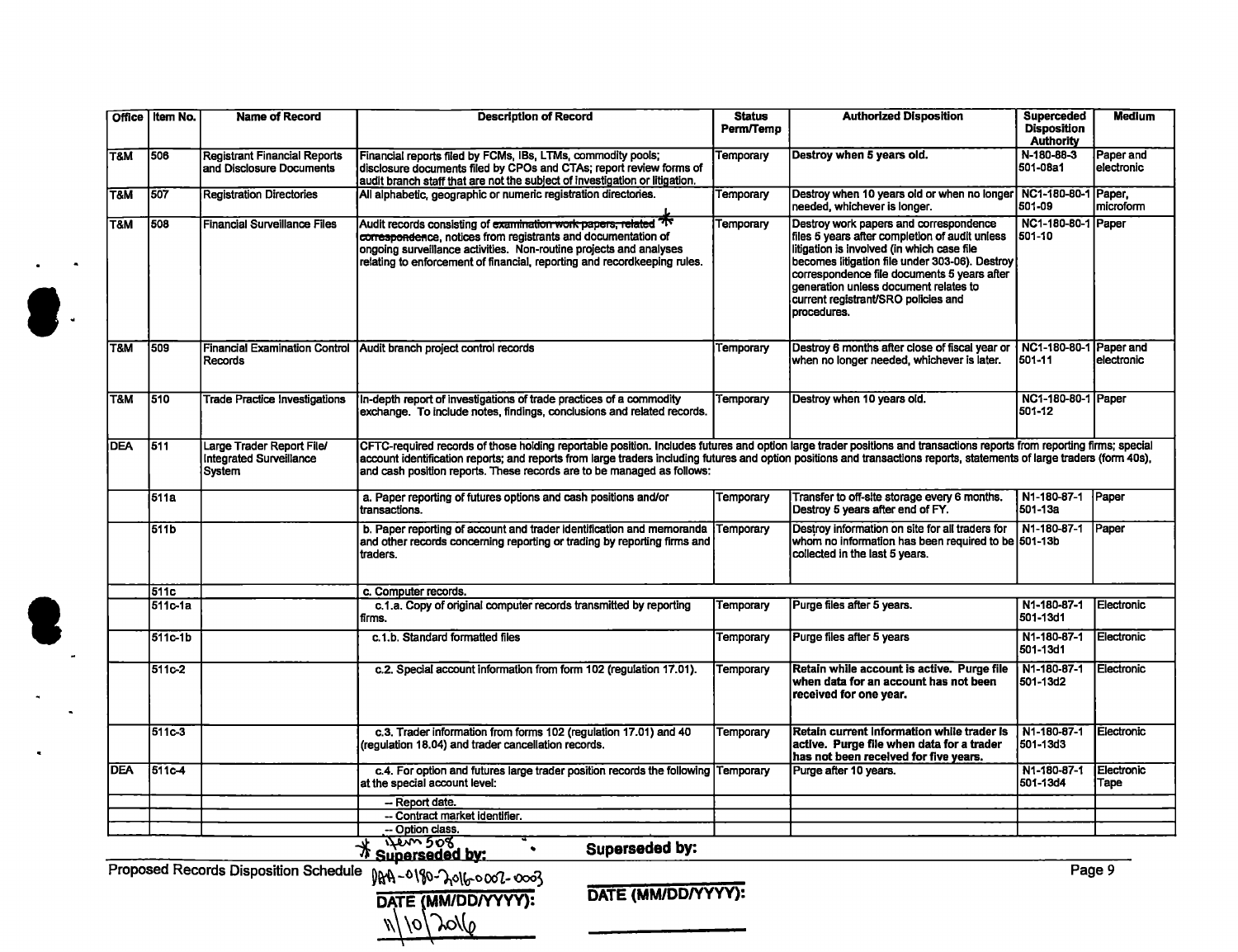| Office                       | Item No. | <b>Name of Record</b>                                                              | <b>Description of Record</b>                                                                                                                         | <b>Status</b><br><b>Perm/Temp</b> | <b>Authorized Disposition</b>                                                                                                                                                                                                         | <b>Superceded</b><br><b>Disposition</b><br><b>Authority</b> | Medium               |
|------------------------------|----------|------------------------------------------------------------------------------------|------------------------------------------------------------------------------------------------------------------------------------------------------|-----------------------------------|---------------------------------------------------------------------------------------------------------------------------------------------------------------------------------------------------------------------------------------|-------------------------------------------------------------|----------------------|
|                              |          |                                                                                    | -- Type of option (European or American).                                                                                                            |                                   |                                                                                                                                                                                                                                       |                                                             |                      |
|                              |          |                                                                                    | -- Futures expiration date.                                                                                                                          |                                   |                                                                                                                                                                                                                                       |                                                             |                      |
|                              |          |                                                                                    | -- Option expiration date.                                                                                                                           |                                   |                                                                                                                                                                                                                                       |                                                             |                      |
|                              |          |                                                                                    | -- Strike price.                                                                                                                                     |                                   |                                                                                                                                                                                                                                       |                                                             |                      |
|                              |          |                                                                                    | -- Long and short futures position.                                                                                                                  |                                   |                                                                                                                                                                                                                                       |                                                             |                      |
|                              |          |                                                                                    | -- Nominal option position for each quadrant.                                                                                                        |                                   |                                                                                                                                                                                                                                       |                                                             |                      |
|                              |          |                                                                                    | -- Exchange of futures for cash.                                                                                                                     |                                   |                                                                                                                                                                                                                                       |                                                             |                      |
|                              |          |                                                                                    | -- Delivery notices issued and stopped.                                                                                                              |                                   |                                                                                                                                                                                                                                       |                                                             |                      |
|                              |          |                                                                                    | -- The following special account information:                                                                                                        |                                   |                                                                                                                                                                                                                                       |                                                             |                      |
|                              |          |                                                                                    | - Account number used by the firm.                                                                                                                   |                                   |                                                                                                                                                                                                                                       |                                                             |                      |
|                              |          |                                                                                    | - Type of Account                                                                                                                                    |                                   |                                                                                                                                                                                                                                       |                                                             |                      |
|                              |          |                                                                                    | -- The following trader information:                                                                                                                 |                                   |                                                                                                                                                                                                                                       |                                                             |                      |
|                              |          |                                                                                    | - Identification number of the primary trader.                                                                                                       |                                   |                                                                                                                                                                                                                                       |                                                             |                      |
|                              |          |                                                                                    | - Trader name.                                                                                                                                       |                                   |                                                                                                                                                                                                                                       |                                                             |                      |
|                              |          |                                                                                    | - Commercial classification.                                                                                                                         |                                   |                                                                                                                                                                                                                                       |                                                             |                      |
|                              |          |                                                                                    | - State or country code.                                                                                                                             |                                   |                                                                                                                                                                                                                                       |                                                             |                      |
|                              | 511d     |                                                                                    | d. Weekly surveillance Reports and Special Surveillance Projects<br>including collections under Regulation 18.05 and limited calls under<br>Part 21. | Temporary                         | Destroy after 10 years.                                                                                                                                                                                                               | N1-180-87-1<br>501-13e                                      | Paper                |
|                              | 511e     |                                                                                    | e Documentation. Regardless of medium, record layout, coding<br>sheets/code books, technical description of the file and user manuals                | Temporary                         | Destroy or delete when superceded or<br>obsolete, or upon authorized deletion of the<br>related database, or upon destruction of the<br>output of the system if the output is needed<br>to protect legal rights, whichever is latest. |                                                             | Electonic            |
| <b>DEA</b>                   | 512      |                                                                                    | Records Relating to Deliveries Consist of two categories of records:                                                                                 |                                   |                                                                                                                                                                                                                                       |                                                             |                      |
|                              | 512a     |                                                                                    | a. Reports and correspondence pertaining to default cases.                                                                                           | Permanent                         | Offer to NARA in 10 year blocks when 20<br>vears old.                                                                                                                                                                                 | 1-180-87-1<br>l501-14a                                      | Paper                |
|                              | 512b     |                                                                                    | b. Correspondence related to deliveries, delivery notices and related<br>work papers.                                                                | Temporary                         | Destroy when 5 years old.                                                                                                                                                                                                             | N1-180-87-1<br>501-14b                                      | Paper                |
| <b>DEA</b>                   | 513      | Log Book of Speculative Limit<br><b>Violations</b>                                 | Listings and related papers concerning speculative limit violations.                                                                                 | Temporary                         | Destroy 5 years after end of FY.                                                                                                                                                                                                      | NC1-180-80-1 Paper<br>501-15                                |                      |
| <b>DEA</b>                   | 514      | <b>Options &amp; Futures Prices,</b><br><b>Volume and Open Interest</b>            | Reports pertaining to futures and options prices, open interest and<br>volume of trading.                                                            | Temporary                         | Destroy when 10 years old or when no<br>longer needed, whichever is longer.                                                                                                                                                           | N1-180-87-1<br>501-16b                                      | Electronic tape      |
| DEA                          | 515      | <b>Options &amp; Futures Market-</b><br><b>Wide Survey or Calls</b>                | Reports from traders, brokers and others when required by special call<br>from CFTC under Part 21.                                                   | Temporary                         | Destroy 5 years after the end of the FY.                                                                                                                                                                                              | N1-180-87-1<br>501-17                                       | Paper,<br>electronic |
| <b>DEA</b>                   | 516      | <b>Clearing Member Futures and</b><br>Options Positions and<br><b>Transactions</b> | Machine readable and hard copy reports of position and transactions of Temporary<br>clearing members required by Regulations 16.00 and 16.04.        |                                   | Destroy records when 6 months old.                                                                                                                                                                                                    | N1-180-87-1<br>501-19a                                      | Electr., tape        |
| T&M                          | $517 *$  | Self-Regulatory Organization<br><b>Reviews</b>                                     | Gerrespendence, interoffice memos, reports, studies, proposals and<br>related material dealing with program reviews.                                 | Temporary                         | Close when completed, deatroy 10 years<br><del>after sloso.</del> =                                                                                                                                                                   | <b>New to NARA</b> Paper                                    |                      |
| <b>T&amp;M</b><br><b>NFA</b> | 518      | <b>Disciplinary Actions</b>                                                        | Correspondence, interoffice memos, reports, studies and related<br>material dealing with exchange disciplinary actions.                              |                                   |                                                                                                                                                                                                                                       |                                                             |                      |
|                              | 518a     |                                                                                    | a. Paper records retained by CFTC<br>$\rightarrow$ Superseded by:                                                                                    | Temporary                         | Close when complete, destroy 10 years after New to NARA Paper<br>close.                                                                                                                                                               |                                                             |                      |

 $\bullet$ .

Proposed Records Disposition Schedule  $\sqrt{9.60}$   $\sqrt{9.60}$   $\sqrt{9.60}$   $\sqrt{9.60}$   $\sqrt{9.60}$   $\sqrt{9.60}$   $\sqrt{9.60}$   $\sqrt{9.60}$   $\sqrt{9.60}$   $\sqrt{9.60}$   $\sqrt{9.60}$   $\sqrt{9.60}$   $\sqrt{9.60}$   $\sqrt{9.60}$   $\sqrt{9.60}$   $\sqrt{9.60}$   $\sqrt{9.6$ DATE (MM/DD/YYYY**)**:  $11/10/20/10$